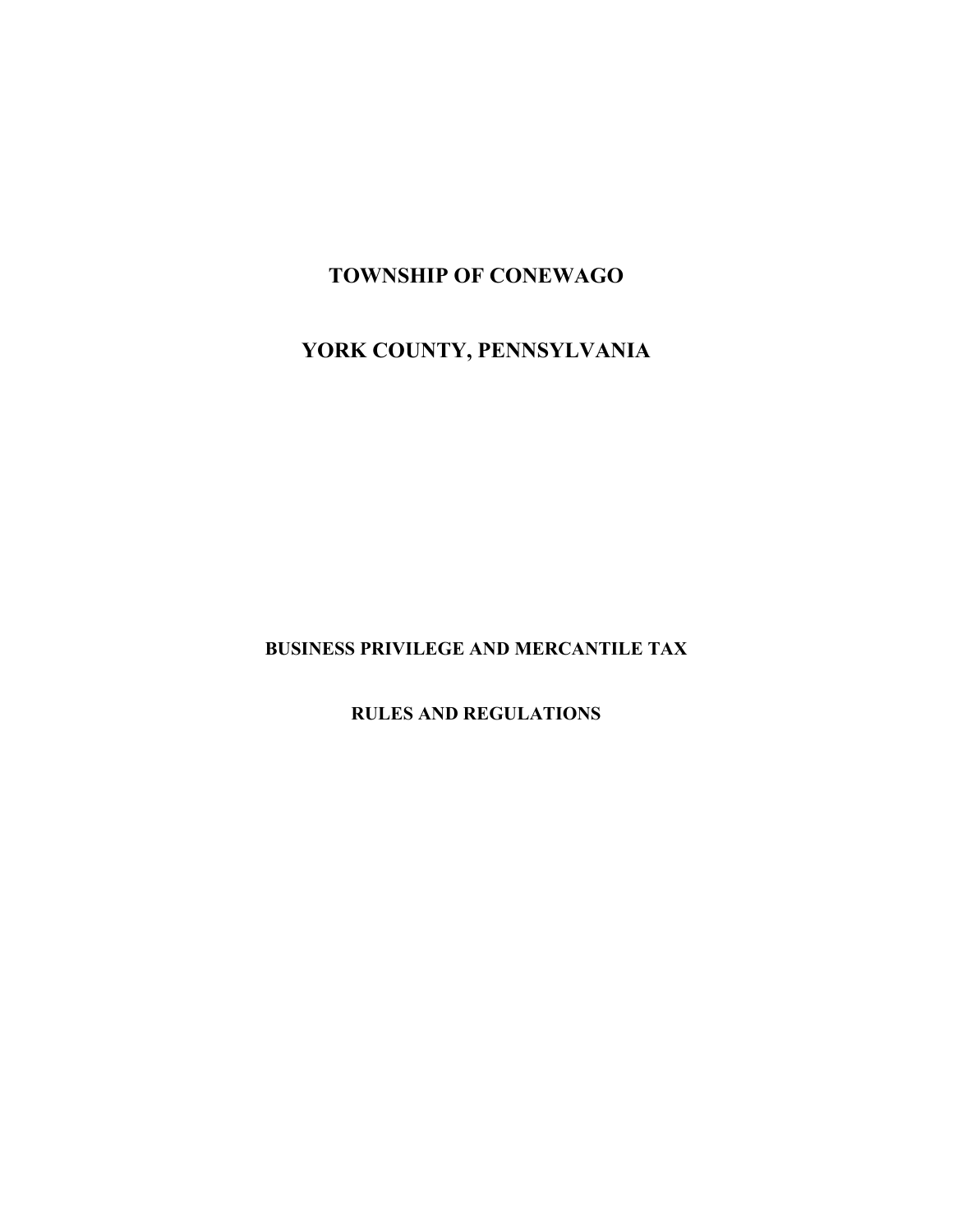## **CONTENTS**

# **BUSINESS PRIVILEGE AND MERCANTILE TAX**

| <b>Rules and Regulations</b>                                | Page |
|-------------------------------------------------------------|------|
|                                                             | 5    |
|                                                             | 27   |
|                                                             | 23   |
| Building, Hotel, Motel, Apartment Houses, Boarding Houses,  | 17   |
|                                                             | 27   |
|                                                             | 5    |
| Brokers and Agents with the Out-of-Taxing District Offices  | 8    |
| Changes in Act 511 by Pennsylvania General Assembly         | 27   |
|                                                             | 22   |
|                                                             | 27   |
|                                                             | 15   |
| Contractors Performing Building or Construction Work        | 8    |
| Contractors Who Repair, Alter and Improve Tangible          | 17   |
|                                                             | 5    |
|                                                             | 21   |
| Determination of Gross or Whole Volume of Business          | 11   |
| Examination of Books and Records of Taxpayers and Employers | 26   |
|                                                             | 15   |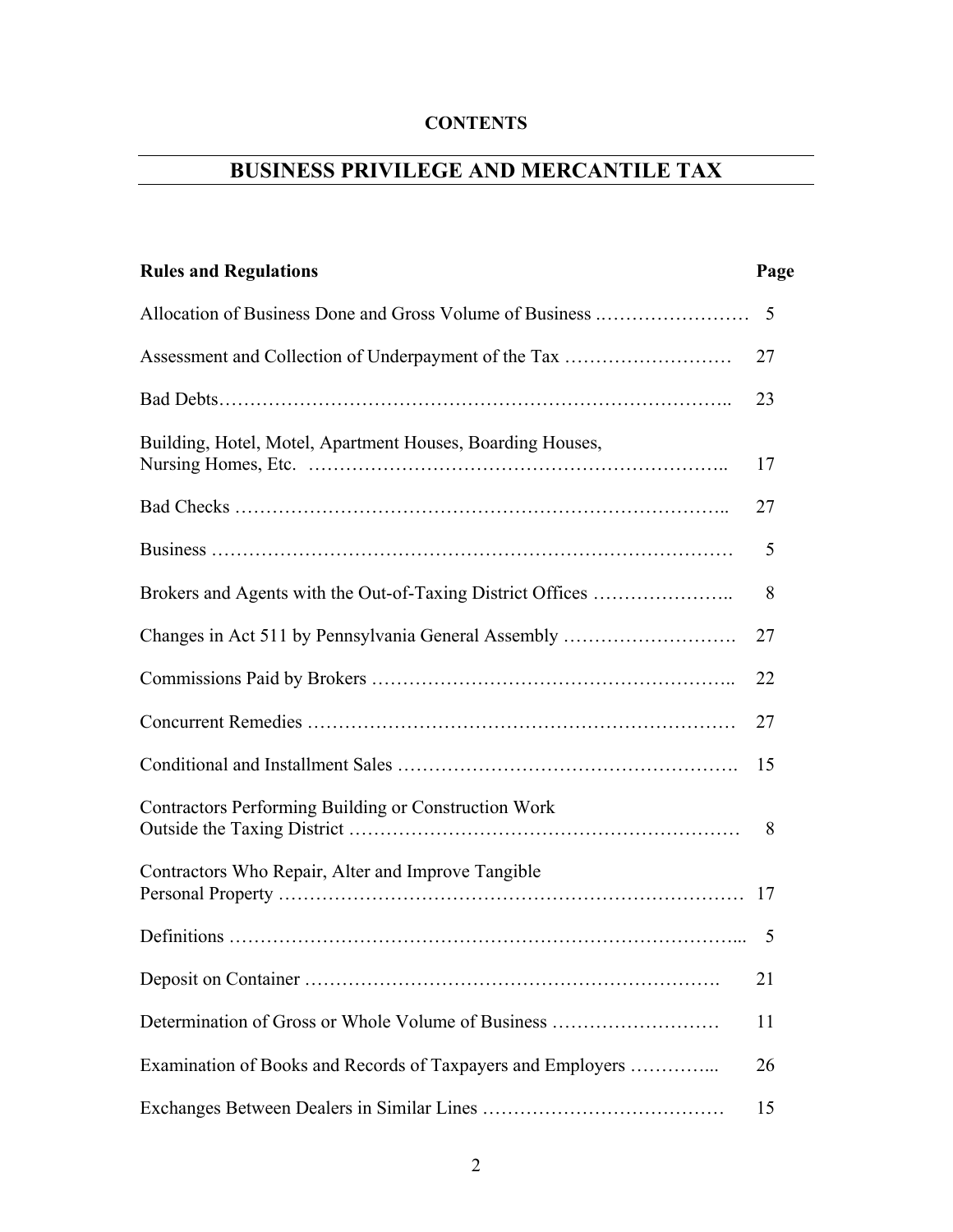|                                                     | 27 |
|-----------------------------------------------------|----|
|                                                     | 23 |
|                                                     | 13 |
|                                                     | 21 |
|                                                     | 18 |
|                                                     | 7  |
|                                                     | 22 |
|                                                     | 22 |
|                                                     | 15 |
|                                                     | 25 |
|                                                     | 23 |
|                                                     | 18 |
|                                                     | 24 |
|                                                     | 25 |
|                                                     | 9  |
| Persons Engaged in Professions, or Vocations, or in | 19 |
| Person Erecting Buildings or Otherwise Altering,    | 16 |
|                                                     | 26 |
|                                                     | 14 |
|                                                     | 22 |
|                                                     | 20 |
|                                                     | 20 |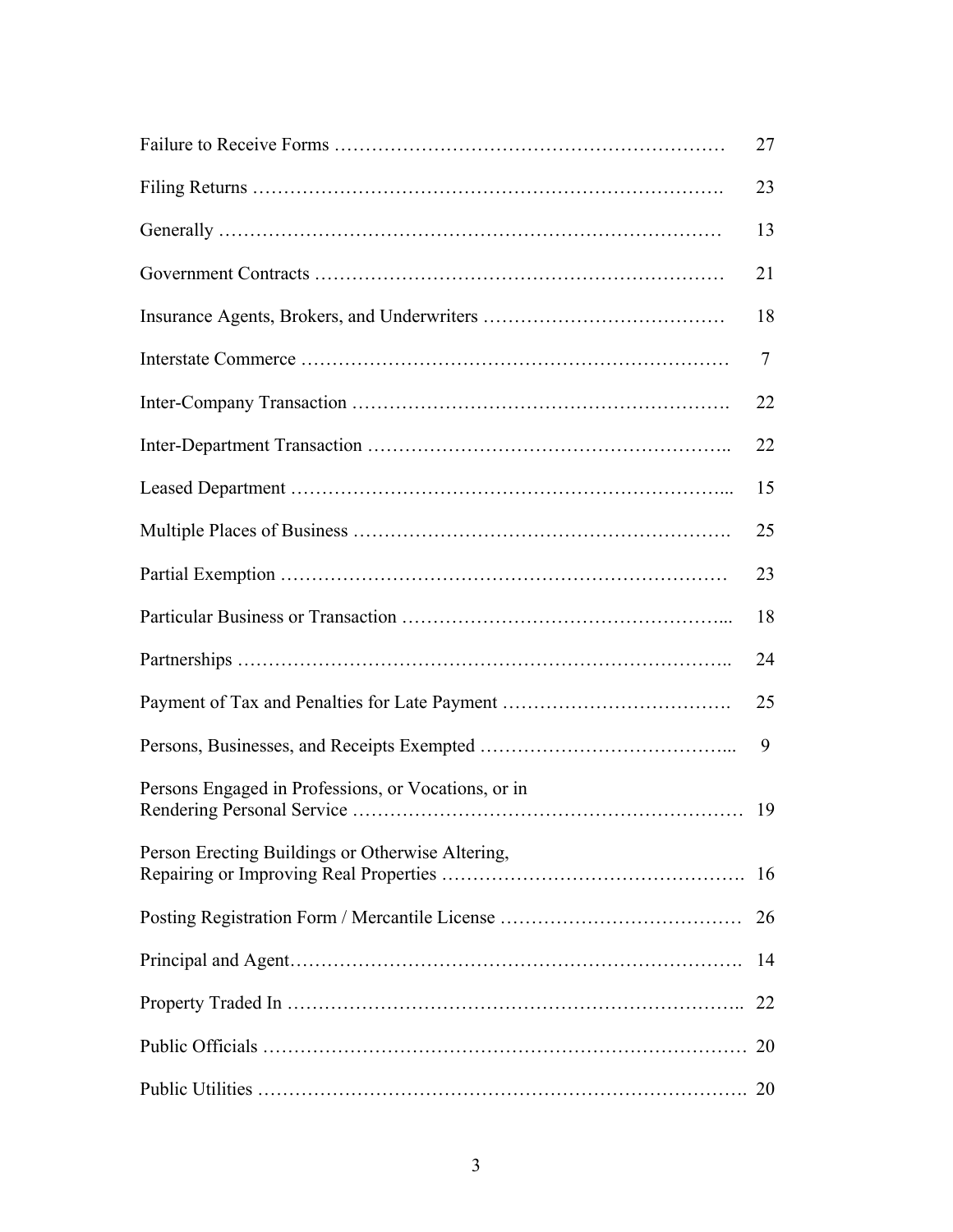|                                                            | 9 |
|------------------------------------------------------------|---|
| Taxes Collected as Agent for the United States of America, |   |
|                                                            |   |
|                                                            |   |
|                                                            |   |
|                                                            |   |
|                                                            |   |
|                                                            |   |
|                                                            |   |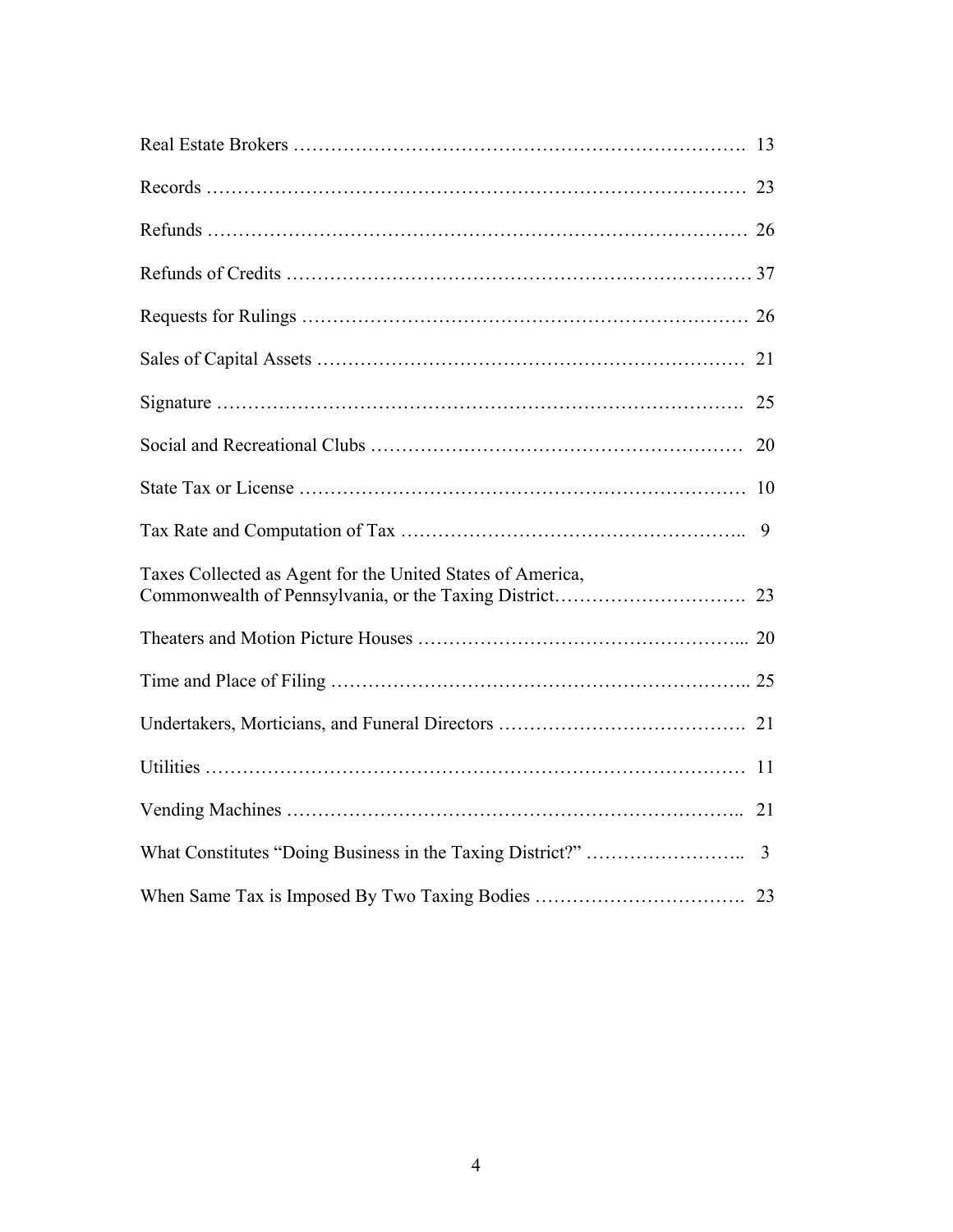## **BUSINESS PRIVILEGE AND MERCANTILE TAX RULES AND REGULATIONS**

These Rules and Regulations are for the purpose of the administration of the Business Privilege and Mercantile Tax. Where the Taxing District is indicated, that refers to the political subdivision enacting the tax.

#### 1. **DEFINITIONS**

(See appropriate section of ordinance.)

#### 2. **BUSINESS**

Carrying on or exercising for gain or profit, in the Taxing District, any trade, business, profession, vocation or commercial activity, or making sales in the Taxing District. A profession or vocation or any rendering of personal services in the Taxing District in any capacity, except as an employee of another, is Business.

## 3. **WHAT CONSTITUTES "DOING BUSINESS IN THE TAXING DISTRICT?"**

- A. Whether or not a person carries on a taxable activity within the meaning of the Business Privilege and Mercantile Tax Act is essentially a question of fact. In general, taxable activity includes any trade, business, profession, vocation or commercial activity that is carried on in the Taxing District. The tax is imposed on any person who exercises the privilege of carrying on certain activities in the Taxing District and on any wholesale or retail vendor in goods, wares, or merchandise, and is measured by receipts received or allocable to the Taxing District.
	- (1) Inter and Intra-State Business: Doing business includes any trade, business, profession, vocation or commercial activity of an interstate or intra-state character.
	- (2) Residence or Domicile: A person who engages in a taxable activity in the Taxing District is subject to this tax whether or not he or she is a resident and whether or not he or she has a permanent place of business in the Taxing District.
	- (3) Foreign Corporation: A foreign corporation is subject to this tax if it carries on a taxable activity in the Taxing District, whether or not it is licensed to do business in Pennsylvania.

## 4. **ALLOCATION OF BUSINESS DONE AND GROSS VOLUME OF BUSINESS**

- A. Generally, receipts will be considered allocable to the place of business in the Taxing District if any significant aspect of the transaction arises out of the place of business located in the Taxing District.
- B. Lessors of tangible personal property. Persons doing business within the Taxing District who own and hold title to tangible personal property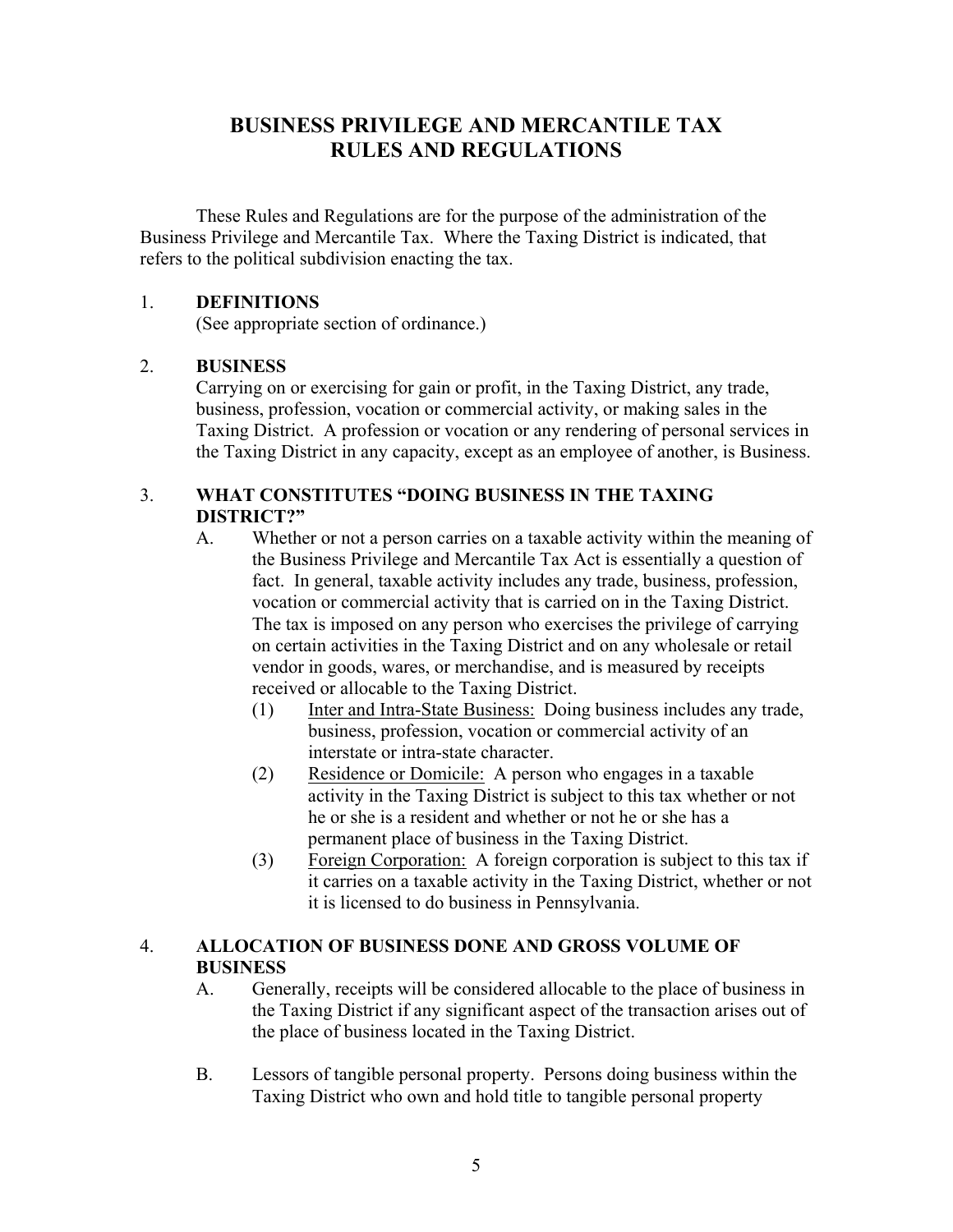which is leased to others required to report the gross receipts from the rental of or license to use such property according to the following rules:

- (1) Where the original situs of the property is within the Taxing District the receipts from the tangible property leased to others are deemed to be:
	- (a) Wholly taxable receipts, if the property is delivered to lessees inside of Pennsylvania.
	- (b) Non-taxable receipts, if the property is delivered to the lessees outside of Pennsylvania.
- (2) Where the original situs of the property is outside Pennsylvania, the receipts from the tangible personal property leased to others are deemed to be:
	- (a) Allocable receipts, if the property is delivered to the lessee within the Taxing District.
	- (b) Non-Allocable and non-taxable receipts, if the property is delivered to lessees outside the Taxing District within or without the United States.
	- (c) The term "Original Situs", as used herein, means the place at which the property is warehoused when not leased to others and to which place the property is returned upon termination of the lease. Where there is no such established place, the term "Original Situs" shall mean the principal office of the taxpayer.
	- (d) This subsection does not apply to conditional sales of tangible personal property.
- C. Lessors of real property. Persons doing business within the Taxing District who own and hold title to real property which is leased to others and are required to report the gross receipts from the rental of all such property which is situated in the Taxing District. This subsection does not apply to conditional sale of real property. Where a lessor has no more than two rental units in his or her principal place of residence such rentals are excluded from taxable receipts provided he or she has no other rental units of realty located within the Taxing District.
- D. Place of origin and delivery outside of the Taxing District. Where the place of origin of goods, wares, and merchandise in a sales transaction is a location owned or leased by the seller outside of the Taxing District and the place of delivery is a location outside the Taxing District regularly maintained by the other party to the transaction, the receipts are nonallocable and non-taxable.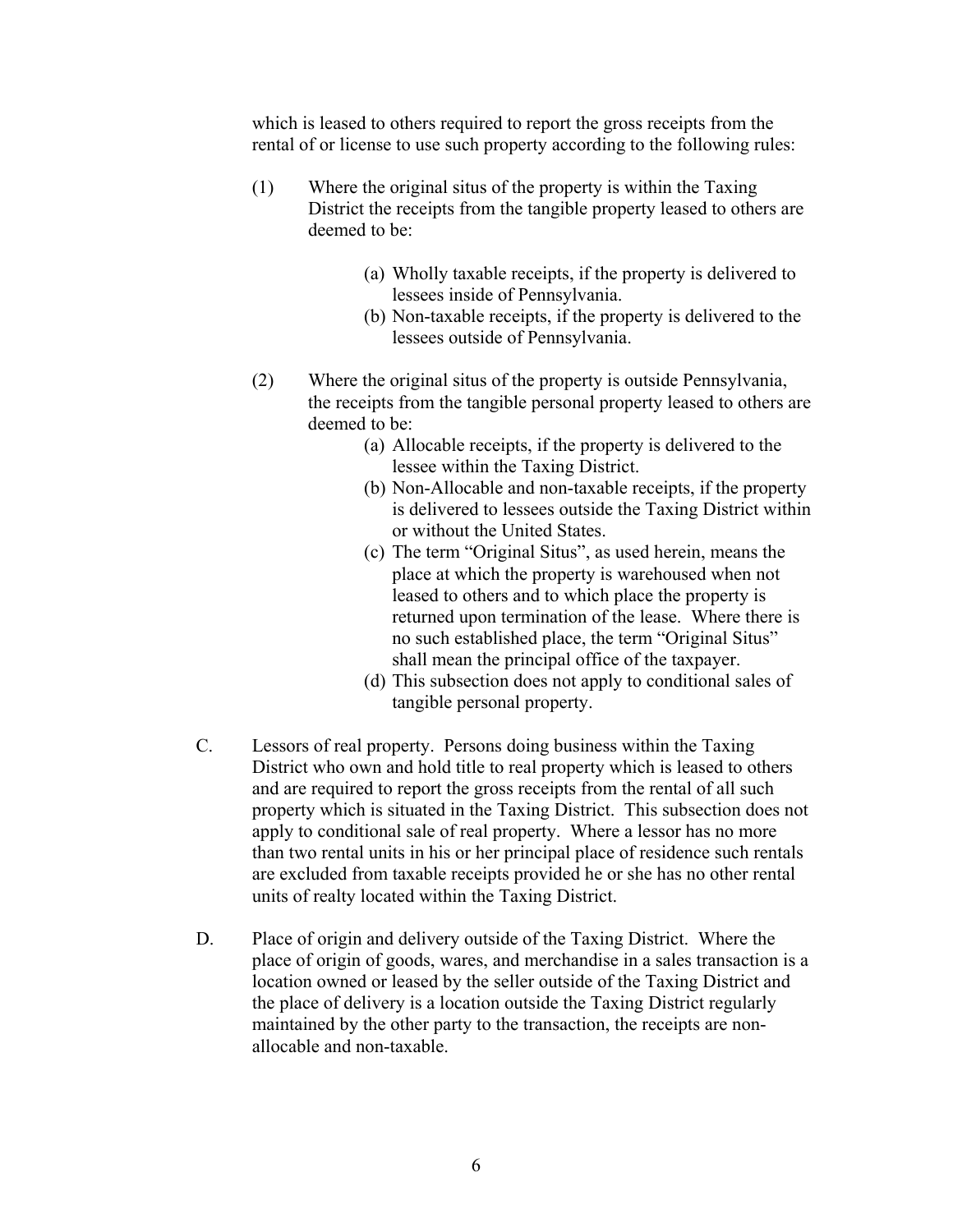E. Location of Vendee. Receipts from the sale of goods, wares, and merchandise delivered to a vendee located outside the Taxing District by an employee of the taxpayer who works in or from, or is attached to the Taxing District place of business of the taxpayer, is fully taxable if the vendee and place of delivery is located outside of Pennsylvania.

#### 5. **INTERSTATE COMMERCE**

- A. General. Receipts from transactions involving more than one state are not exempt from tax, but are to be included in the tax base either in their entirety or excluded in their entirety as provided in these regulations. Transactions defined below as interstate commerce are exempt from the tax. Those which do not constitute interstate commerce are taxable in full.
- B. What Constitutes "Interstate Commerce"? Transactions will be deemed to involve interstate commerce only when they directly involve the sale, exchange or transportation of commodities between the states, the transportation of passengers between states, or the transmission of intelligence or communications between the states. The citizenship or residence of the parties to the transaction is of no significance. Where a sale transaction is involved, it is of no importance in which state title to the goods passes, or whether the goods are shipped F.O.B. one state to another.
- C. Sale and Delivery in Pennsylvania. Interstate commerce is not deemed to be involved in sales made by a Taxing District seller to customers located outside of Pennsylvania where the property is delivered directly to the purchaser or his or her agent within Pennsylvania, notwithstanding the fact that the purchaser or his or her agent intends to, and later does, transport the property to a point outside Pennsylvania.
- D. Shipment from Taxing District by Seller. Sales will be considered as having been made in interstate commerce when the seller, as a necessary incident to contract of sale, agrees to, and does, deliver the property to the purchaser at a point outside of Pennsylvania, or delivers the property to a common carrier consigned to the purchaser at a point outside of Pennsylvania.
- E. Shipments into the Taxing District from the Seller's Out of State Place of Business. With respect to sales made by a taxing district seller, the transaction will be considered to be one in interstate commerce. If, by the express terms of the contract of sale, or the established practice of doing business, the seller is required to deliver by transporting or shipping the property from his or her place of business situated outside of Pennsylvania directly to the purchaser at a point within the Taxing District.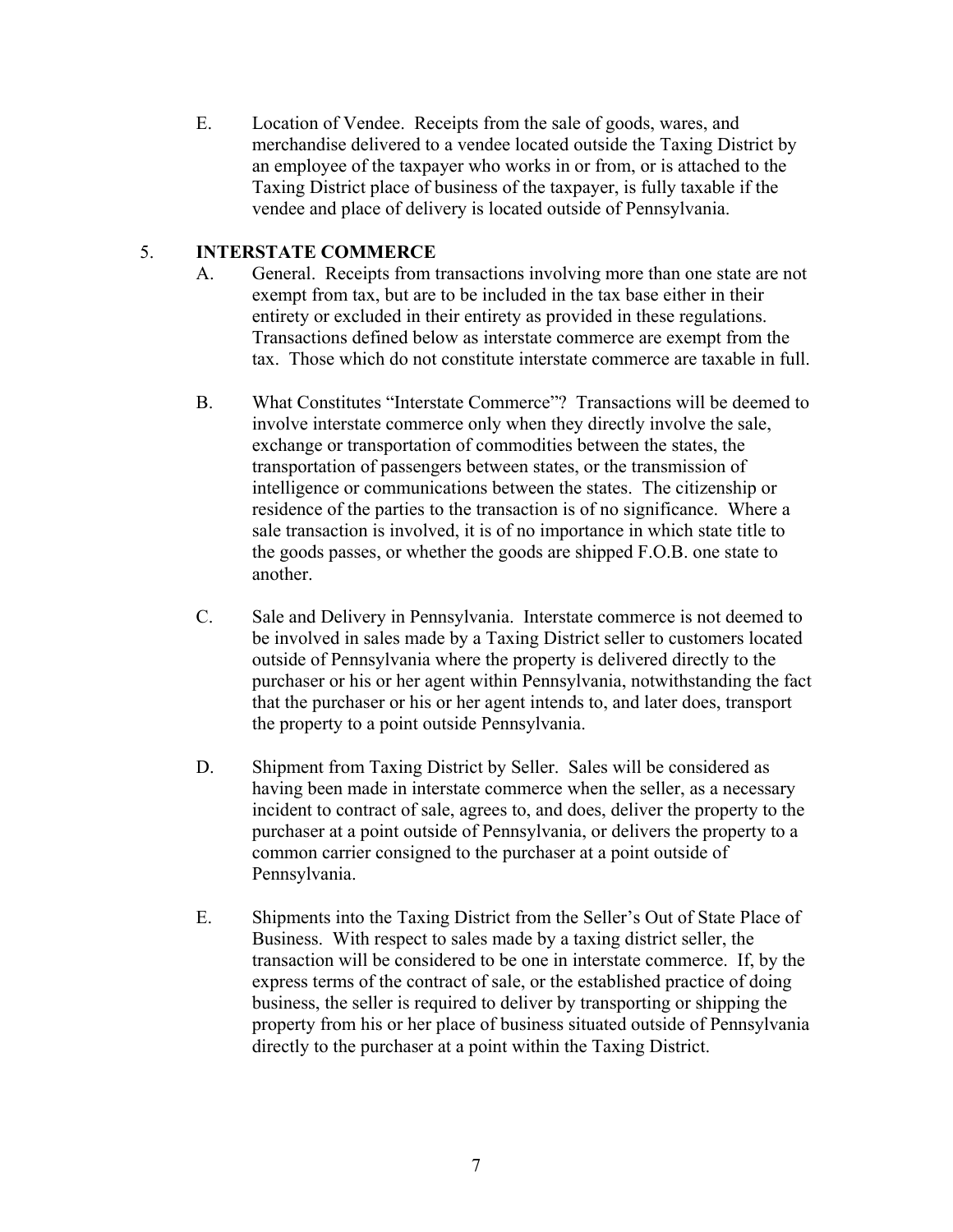- F. Shipments into the Taxing District from a Third Party's Out of State Place of Business. Interstate commerce is not deemed to be involved if the Taxing District seller causes direct delivery to be made to the purchaser at a point in the Taxing District from an out of state source of supply owned or operated by a third party (one from whom the seller buys).
- G. Delivery from Seller's Out of State Business via His or Her Office. Interstate commerce is not deemed to be involved with respect to sales made to a Pennsylvania purchaser if the property is shipped from the Seller's place of business in the Taxing District from which point the goods are delivered to the purchaser.

## 6. **CONTRACTORS DOMICILED WITHIN CONEWAGO TOWNSHIP PERFORMING BUILDING OR CONSTRUCTION WORK OUTSIDE THE TAXING DISTRICT**

- A. Contractors with Field Offices. Taxing District contractors or subcontractors engaged in the performance of building and construction contracts at a point outside the territorial limits of the Taxing District may exclude from the measure of the tax the receipts derived therefrom, provided that a field office was maintained on the premises of the project during the performance of the contract to such extent as to constitute doing local business at the situs of the job.
- B. Alterations and Repairs. The provisions of this section apply only to contractors engaged either in the erection of new buildings or in the complete alteration and remodeling of old buildings. They do not apply to contractors who engage in alteration and repair jobs of a limited scope, such as a roofer repairing a damaged roof of a building situated outside the Taxing District, or a painter renovating apartments in an apartment house located outside the Taxing District.
- C. Engineers and Technicians. The exemption provisions of this section do not apply to engineers and other technicians rendering personal services outside the Taxing District.
- D. Qualifications for Exemptions. To qualify hereunder the contractor must show that he or she established a place of business at the situs of the job by setting up a field office thereat with machinery and equipment for use in the fulfillment of the contract, and performed such other acts as to constitute doing local business at the situs of the job.

## 7. **BROKERS AND AGENTS WITH DISTRICT OFFICES OUTSIDE OF CONEWAGO TOWNSHIP**

A. Where a general agent or broker of an insurance, real estate, or other firm maintains a branch office outside of the Taxing District, the commissions attributable to such branch office may be excluded from the gross receipts.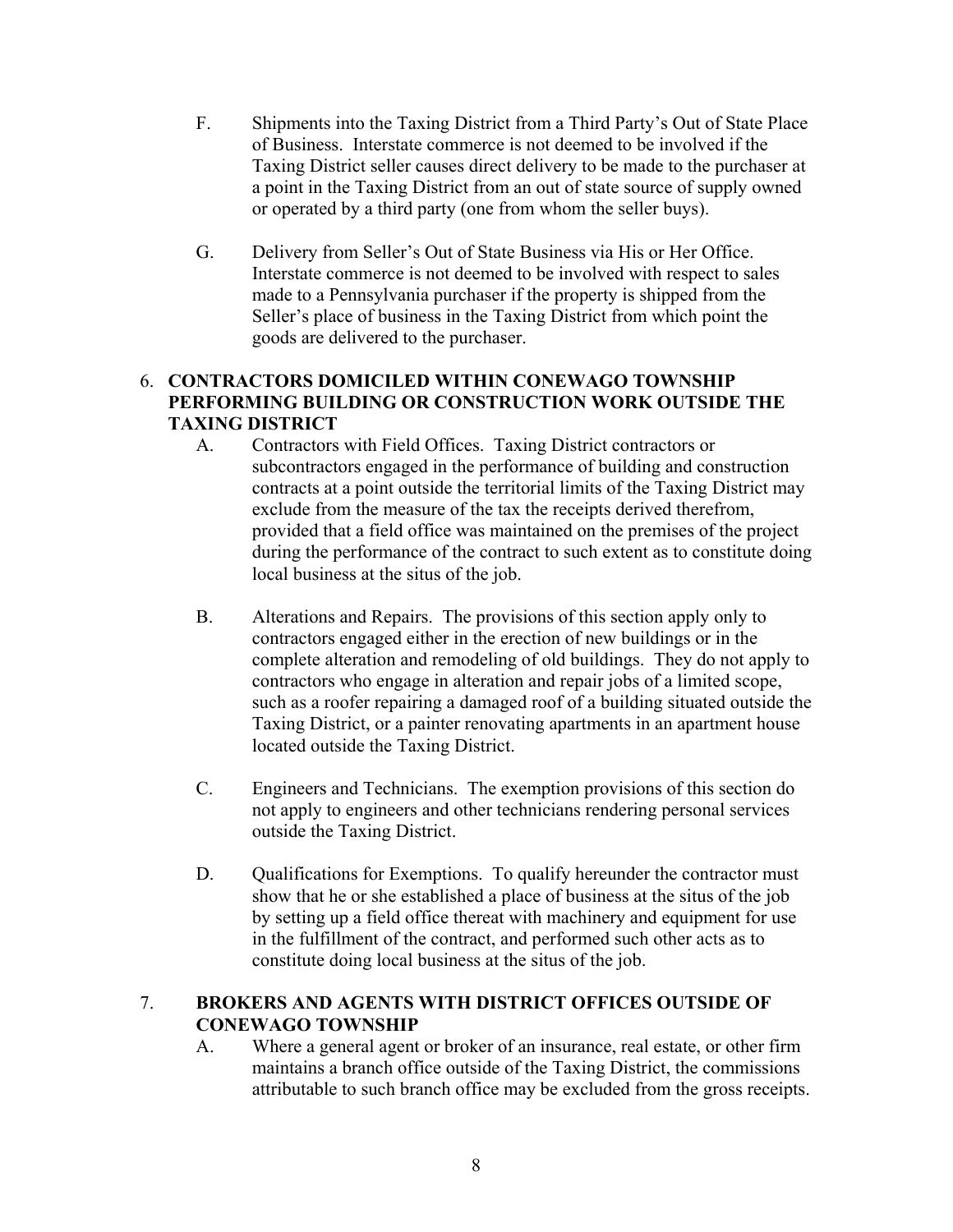If any significant aspect of the transaction occurs in the Taxing District as a result of the efforts of brokers, subagents or employees who work in, or from, or are attached to the Taxing District, such commissions shall be included in the gross receipts.

## 8. **TAX RATE AND COMPUTATION OF TAX**

- A. Imposition and Rate of Tax (Business Privilege) Section 5(a), Ordinance No. 193. This Ordinance states that any person engaging in business in Conewago Township shall pay an annual tax of one (1) mill on each dollar of volume of the gross annual receipts.
- B. Levy and Collection of Tax (Mercantile) Section 5(b), Ordinance No. 193. This Ordinance states for the license year the township hereby imposes an annual mercantile license tax in the manner and at the rates herinafter set forth.
- C. Imposition and Rate of Tax (Mercantile) Section 5(b), Ordinance No. 193. Every person engaged in any of the following occupations or businesses in the Township shall pay an annual mercantile license tax for the license year beginning on the first day of March at the rate set forth:
	- (1) Wholesale Vendors. The rate is equal to one (1) mill on each dollar of the annual gross business.
	- (2) Retail Vendors. Rate is equal to one and one-half  $(1 \frac{1}{2})$  mills on each dollar of the annual gross business.
	- (3) Wholesale and Retail Vendors or Dealers in Goods. Rate is equal to one (1) mill on each dollar of wholesale business, and one and one-half (1 ½) mills on each dollar of annual gross retail business.
	- (4) This tax shall not apply to the dollar volume of annual business covering the resale of items taken in on a trade-in, unless retail price exceeds the trade-in allowance.

#### 9. **PERSONS, BUSINESSES AND RECEIPTS EXEMPTED**

- A. Non-profit Corporations or Associations, Religious, Charitable and Educational Institutions, Persons, Entities, Transactions and Other Matter Exempted by the Provisions of the Act or Other Applicable Law. Business income not excluded. The exclusion from taxation of receipts from the business of non-profit religious, charitable or educational organizations is limited to those receipts derived from activities which are connected with the non-commercial operations of the organization. Commercial activities carried on by such an organization are taxable. All business income of non-profit religious, charitable and educational organizations is taxable.
- B. Receipts from Sales to Governmental Agencies and Non-profit to governmental bodies, and to religious, charitable and educational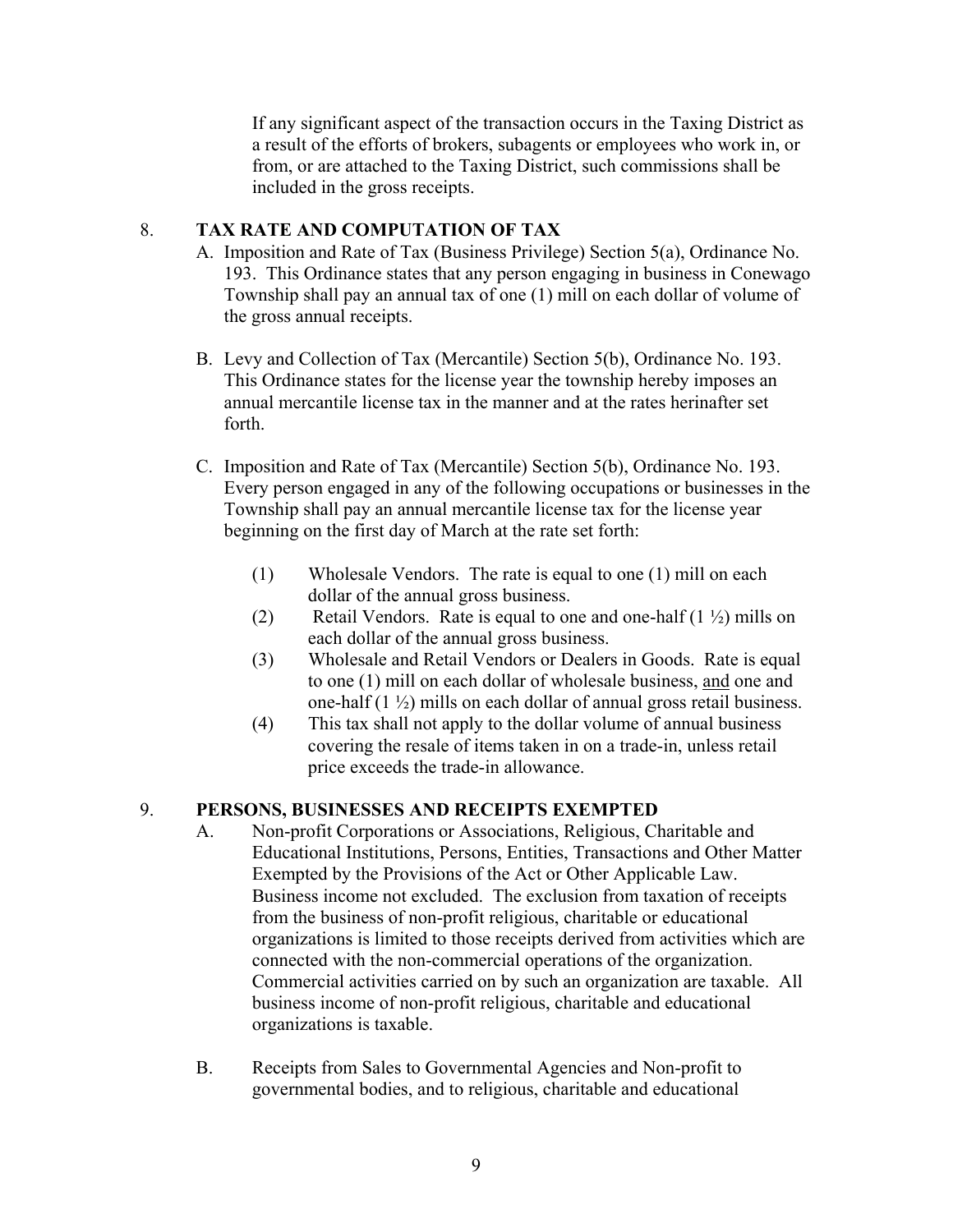corporations and associations shall not be excluded from the tax base. The statute does not grant any exemption to taxpayers transacting business with such agencies or institutions.

## 10. **STATE TAX OR LICENSE**

- A. Nominal or Registration Fees. The fact that a taxpayer received a certificate or other document which is designated a "license" from the Commonwealth of Pennsylvania for which the taxpayer pays a sum of money does not exempt the taxpayer from the Business Privilege and/or Mercantile Tax. Flat annual fees, fees which are not related to gross income or amount of production, or fees that are nominal in nature are not considered true license fees and hence payment of such fees will not exempt the taxpayer from the Business Privilege and/or Mercantile Tax.
- B. Payment to the Taxing District for Housing Permits, Building and Plumbing Permits, etc. will not exempt the taxpayer from the Business Privilege and/or Mercantile Tax.
- C. Non-licensed Functions Taxable. The receipts of any person who falls within the state tax or license fee exemption, which are derived from any activity which if conducted separate and apart from other business activities would be subject to the state tax or license fee shall not be excluded from the tax base.
- D. Local Tax Under State Authority. Local taxes by counties, municipalities, or other public bodies though authorized by state legislation are not considered state taxes or license fees.
- E. Monies Returned to Municipalities by the State. Any tax which is collected by the state but which, with the exception of administrative costs, is returned to the municipalities, is not considered a state tax or license fee. Such taxes include, but are not limited to:
	- (1) Gross receipts taxes of non-Pennsylvania Fire and Casualty Insurance Companies.
	- (2) License fees for Hotel, Restaurant and Club Liquor Licenses.
- F. State License Fees Which Exempt Receipts Earned Thereunder Include but are not Limited to Those Fees Levied Under the Following Acts:
	- (1) The Pennsylvania Securities Act of June 24, 1939, P.L. 748, as reenacted and amended (70 P.S., Section 31, Et Seq)
	- (2) Small Loan Companies, Act of June 17, 1915, P.L. 1012, as amended (7 P.S., Section 6151, Et Seq)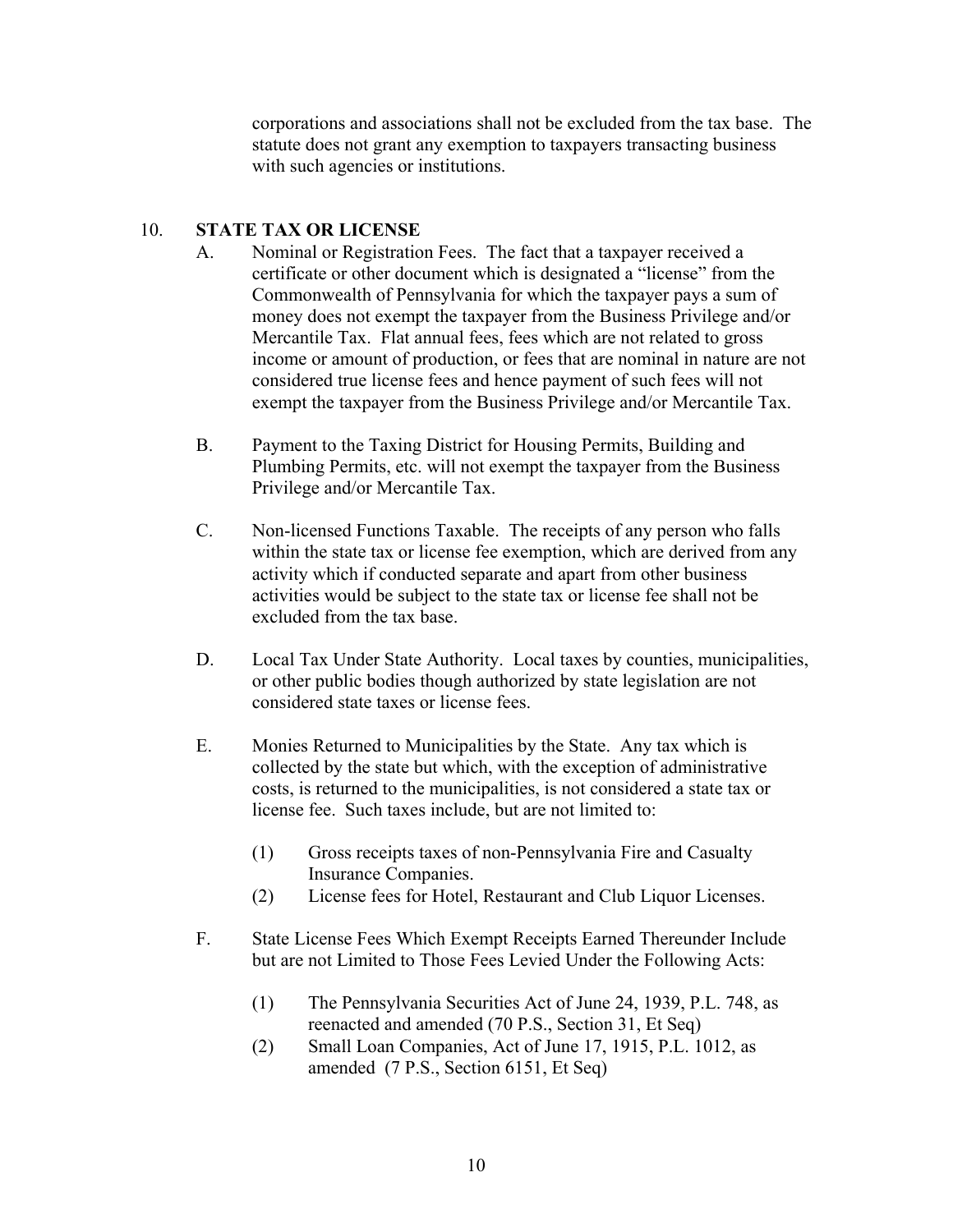(3) Consumer Discount Companies, Act of April 8, 1937, P.L. 262 as amended (7 P.S., Section 6201, Et Seq)

#### 11. **UTILITIES**

A. Non-utility Functions Taxable. The receipts of any public utility, operating under the rules and regulations of the Pennsylvania Public Utility Commission, derived from supplying services at rates specified in its tariffs shall be excluded from the tax base. Public Utilities shall not exclude from their tax base receipts derived from sales of appliances, equipment, advertising, etc. A contract carrier is not a public utility.

#### 12. **DETERMINATION OF GROSS OR WHOLE VOLUME OF BUSINESS**

- A. Computation of Gross Amount Receipts (Business Privilege). Section 6, Ordinance No. 193.
	- (1) Every person subject to the payment of the tax hereby imposed who has commenced his or her business at least fourteen (14) full months prior to the beginning of any tax year shall compute his or her annual gross receipts upon the actual receipts received by him or her during the preceding calendar year.
	- (2) Every person subject to payment of the tax hereby imposed who has commenced or who commences his or her business less than fourteen (14) full months prior to the beginning of any tax year shall compute his or her annual gross receipts for such tax year upon the gross receipts generated by the business transacted within the township of Conewago during the first month he or she engages in such business activity multiplied by twelve (12).
	- (3) Where a receipt in its entirety cannot be subjected to the tax imposed by this Ordinance by reason of the provisions of the Constitution of the United States or any other provision of law, including the exemptions within this Ordinance, the Tax Collector shall establish rules and regulations and methods of allocation and evaluation so that only that part of such receipt which is properly attributable and allocable to doing business in the Township of Conewago shall be taxed hereunder. The Tax Collector may make such allocation with due regard to the nature of the business concerned on the basis of mileage division of the receipt according to the number of jurisdictions in which it may be taxed. The ratio of the value of property or assets of the taxpayer owned or situated in the Township of Conewago to the total property or assets of the taxpayer wherever owned and situated, or any other method or methods of calculation to effect a fair and proper allocation.
	- (4) Every person subject to the payment of the tax hereby imposed who engages in a business temporary, seasonal, or itinerant in nature shall compute his or her annual gross receipts upon the actual gross receipts received by him or her during such tax year.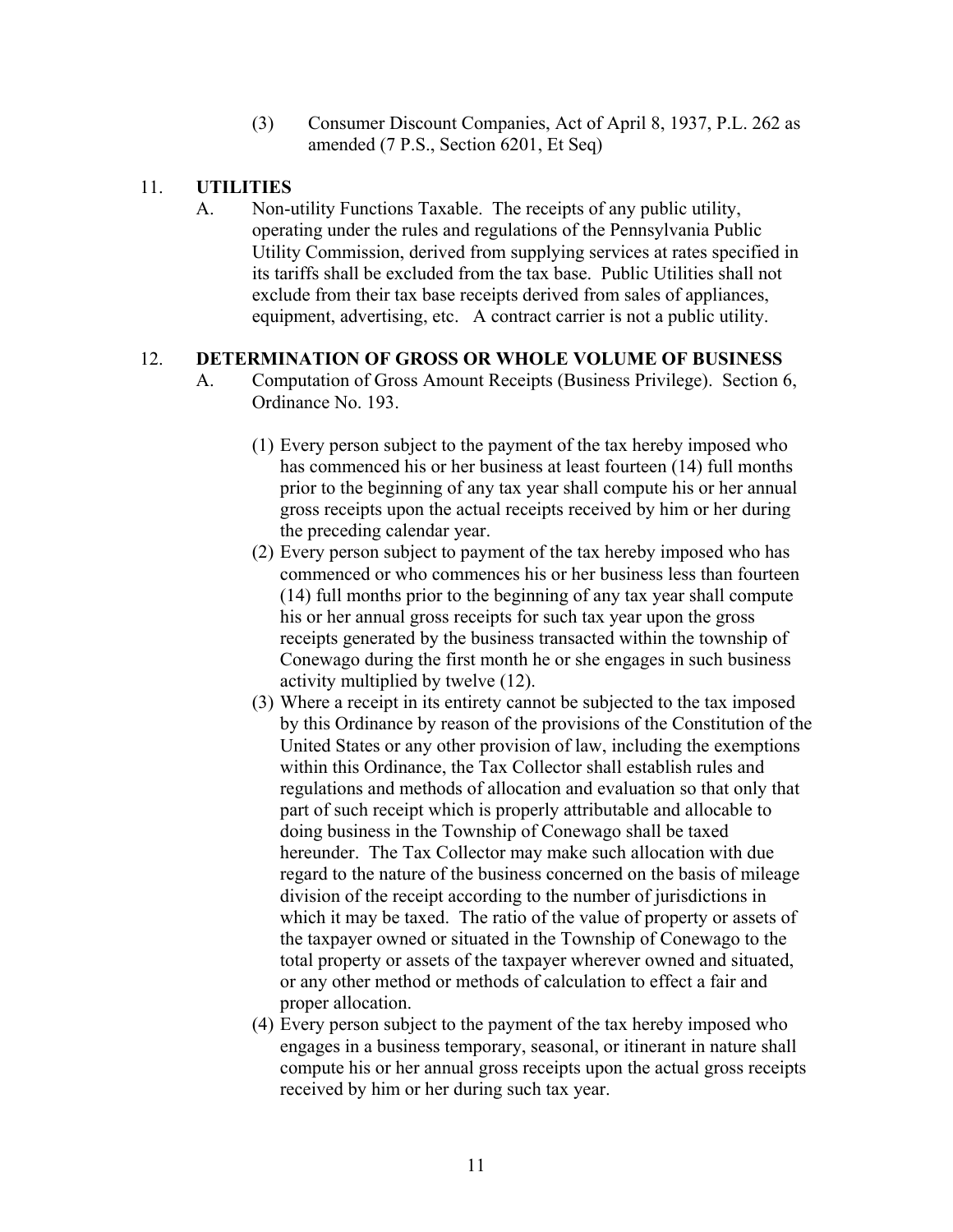- (5) Every person who ceases to carry on a business during any tax year after having paid the Business Privilege Tax for the entire year shall, upon making proper application to the Tax Collector, be entitled to receive a refund of the pro rata amount of the tax paid based upon the period of time he or she was not in business during the license tax year. In the event that a person who discontinues business during any tax year does so before payment of his or her tax becomes due for such tax year, he or she shall be permitted to apportion his or her tax for such tax year and for the preceding full calendar year by a fraction whose numerator shall be the number of months such person was in business during the tax year and whose denominator shall be twelve  $(12)$ .
- B. Computation of Volume of Business (Mercantile) Section 6, Ordinance No. 193.
	- (1) Every person subject to the payment of the tax hereby imposed who has commenced his or her business at least fourteen (14) full months prior to the beginning of any tax year shall compute his or her annual gross receipts upon the actual receipts received by him or her during the preceding calendar year.
	- (2) Every person subject to the payment of the tax hereby imposed who has commenced or who commences his or her business less that fourteen (14) months prior to the beginning of the license year shall compute his or her annual gross volume of business for such license year by multiplying by twelve the monthly average of the actual gross amount of business transacted by him or her during the months in the preceding calendar year he or she was engaged in business.
	- (3) Every person subject to the payment of the tax hereby imposed who commences his or her business less than one (1) full month prior to the end of the preceding calendar year prior to the beginning of any license year shall compute his or her annual gross volume of business for such license year upon the gross volume of business transacted by him or her during the first month if his or her engaging in business multiplied by the number of months, or fractions thereof, he or she engages in business in the present calendar year.
	- (4) Every person subject to the payment of the tax hereby imposed who engages in a business temporary, seasonal, or itinerant in nature shall compute his or her annual gross receipts upon the actual gross receipts received by him or her during such tax year.
	- (5) The Tax Collector is hereby authorized to accept payment under protest of the amount of mercantile tax claimed by the township in any case where the taxpayer disputes the validity or amount of the township's claim for tax. If it is thereafter judicially determined by a court of competent jurisdiction that the township has been overpaid, the amount of overpayment shall be refunded to the taxpayer. The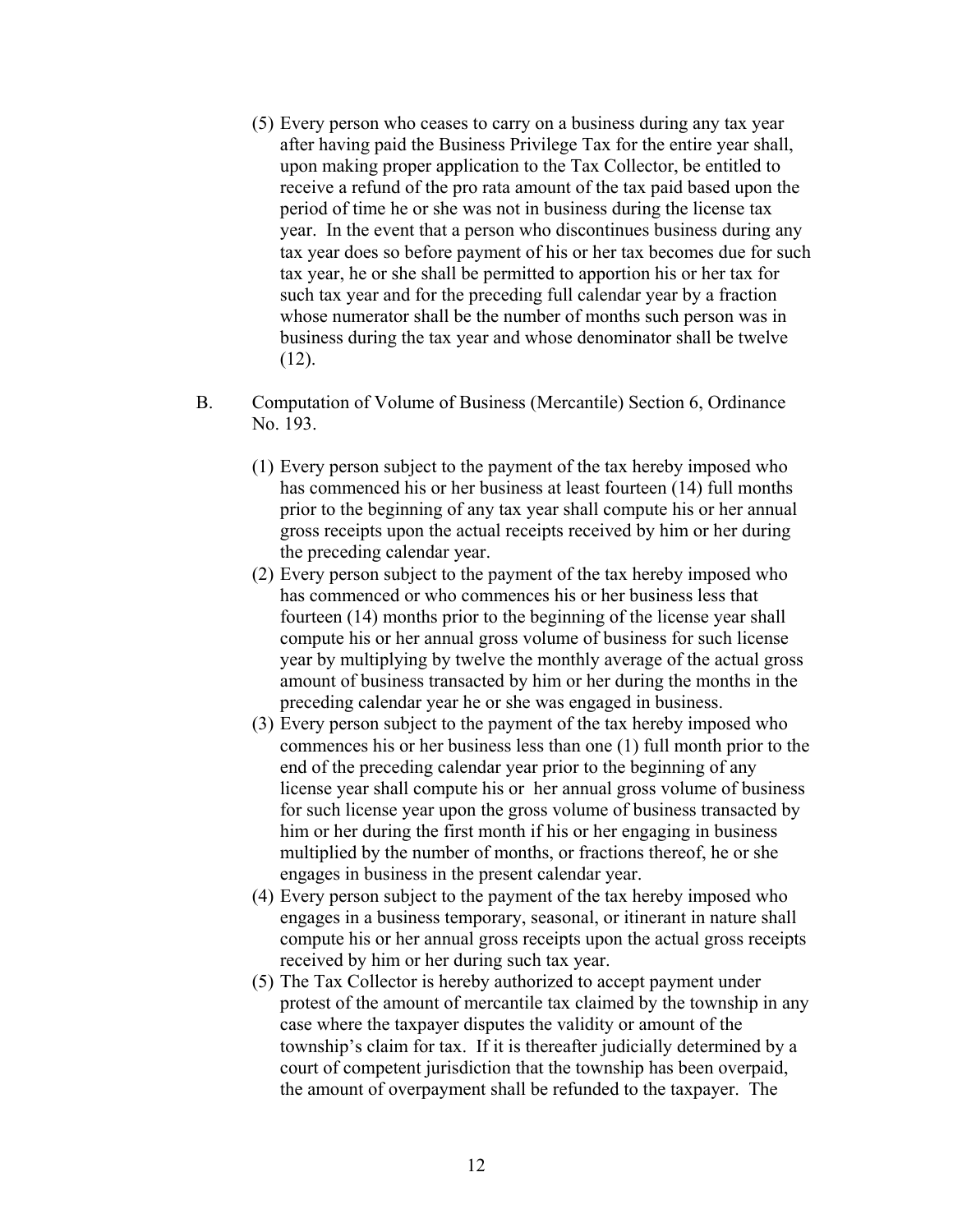provisions of this section shall be applicable to cases in which the facts are similar to those in a case litigated in a court of competent jurisdiction.

## 13. **GENERALLY**

- A. Gross receipts means gross consideration received in or by reason of any sale made, or services rendered, or commercial or business transaction occurring in or attributable to the Taxing District including cash, credits, and property of any kind or nature without deduction on account of the cost of materials, labor, services, or other costs, interest or discount paid, or any other expenses whatsoever.
- B. In general, the word "sale" as used in the definition of the term "gross receipts" includes, but is not limited to, any transfer of title for a consideration. It includes exchange, barter, and bailments.
- C. Products Manufactured or Grown in the Taxing District.
	- (1) Gross volume of business derived from the above mentioned is not subject to the tax.

## 14. **REAL ESTATE BROKERS**

- A. Generally, Real Estate Brokers and Agents are required to report as taxable receipts, the commissions and fees received for services rendered as agent in promoting the purchase and sale of real property for others. Brokers and agents not having an office in the Taxing District shall report as taxable receipts commissions received on the sale of properties within the Taxing District. Such amount does not include the gross selling price of property, except as set forth in subparagraph C.
- B. Deduction of Shared Fee. A real estate broker or agent may exclude from his or her tax base any commissions paid by him or her to another broker or agent on account of a contract or purchase or sale initiated, executed or cleared in conjunction with the broker, salesman or agent to whom the commission, or part of the commission, is paid. Commissions paid to a salesperson by a broker or agent, when the salesperson is affiliated with the broker or agent, are not excludible from the brokers or agents tax base.
- C. Brokers Sale of Owned Property. If a person is in the business of taking title to real property and selling the property he or she is required to include the gross selling price of the property as taxable receipts. The same person may be taxed both as a broker and as a seller, depending on the nature of the transactions. If he or she acts as the broker, salesperson, or agent, his or her tax is based on commissions.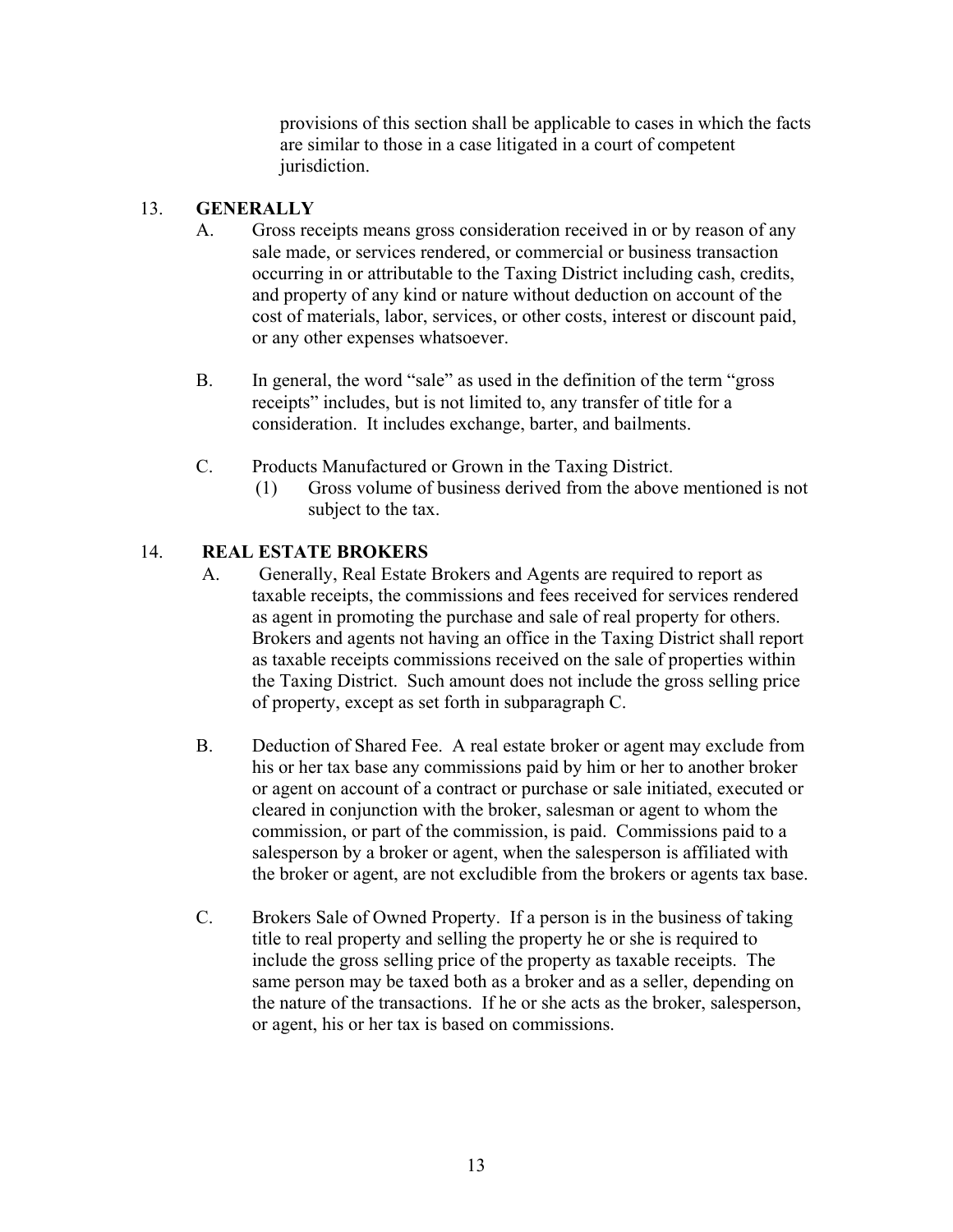D. If he or she buys and sells real estate whether in his or her own name or in the name of a straw party, he or she is taxed on the gross selling price of the real estate.

## 15. **PRINCIPAL AND AGENT**

- A. General. Receipts from sales made, or services rendered, by an agent for the account of his or her principal are to be reported by the principal. It is immaterial in such cases whether the customer or client remits directly to the principal, or to the agent for transmittal to the principal. The agent is required to report as gross receipts only the commission withheld by him or her as compensation for his or her services before remitting to his or her principal and any commission paid to him or her after remitting to his or her principal. No deduction from gross receipts may be taken by the principal for commission paid to, or withheld by the agent. A manufacturer's representative is taxable on his or her gross commissions unless his or her relationship to his or her principal is that of employer and employee. This relationship of employer and employee exists if the principal pays social security and unemployment compensation taxes on behalf of the person claiming exemption and if, in the event of an accident in the course of unemployment, the manufacturer's representative might be entitled to Workman's Compensation.
- B. Undisclosed Principal. A person selling property, including real property or rendering services for an unknown or disclosed principal, is subject to tax as a principal unless there is disclosed in the agent's return the identity of the principal and the amount of the sale made on his or her behalf.
- C. Condition as to Recognition of Agency. A person will be regarded as acting as agent or broker in promoting or soliciting sales or rendering services for the account of a principal when it appears:
	- (1) That the contract or agreement between such persons clearly establishes the relationship of principal and agent.
	- (2) That the books and records of the agent or broker show the name of the actual owner of the property on whose behalf the sale is made.
	- (3) That the books and records of the agent or broker show the amount of gross sales and the amounts of commission due thereon.
- D. Collection by Agent. Money or property received by a taxpayer, as agent, for transmittal to a third party is not to be reported by such taxpayers as gross receipts, but any commission received by him or her for his services as agent must be included in gross receipts.
- E. This section shall apply to advertising agencies, public relations, and any other service business which meets the agency criteria.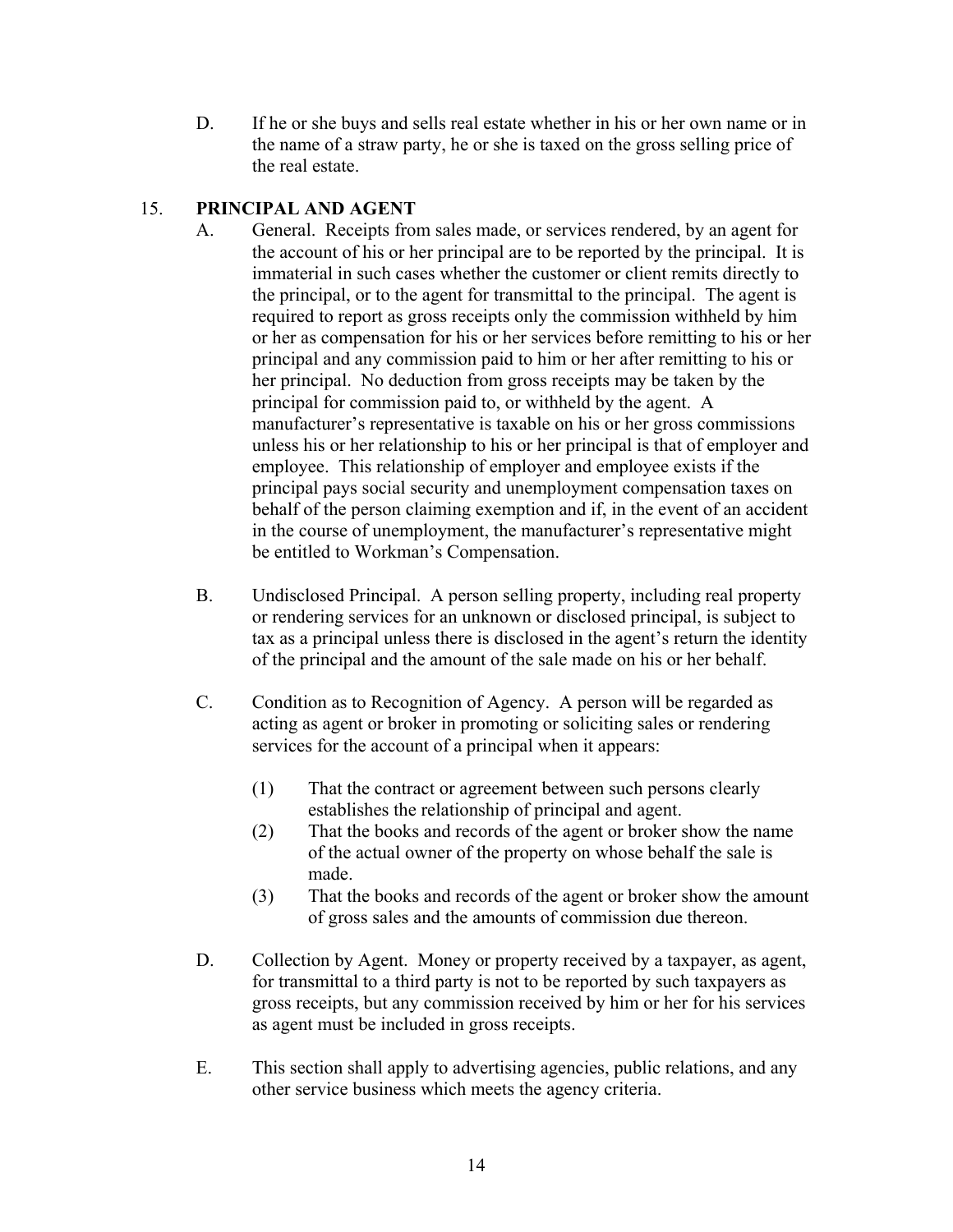#### 16. **CONDITIONAL AND INSTALLMENT SALES**

- A. Reported as Cash Sales. A person making conditional sales or other installment sales of property is required to report the total selling price of such sales as gross receipts for the tax year in which the contracts of sale are entered into, without regard to the fact that the seller may arrange to receive payment from the purchaser on an installment basis or that such contracts may be discontinued or pledged with, or sold to, a finance company.
- B. Property Repossessed. Where tangible personal property, sold under a conditional or other installment sales contract, is repossessed by the seller, and the repossessed property is subsequently sold, the receipts from such sales are to be included in the measure of tax only to the tax only to the extent that the amount of sale exceeds the balance due on the original sale at the time of repossession. No deduction from the gross receipts may be taken for any unpaid balance due at the time of repossession. Such deduction shall be allowed upon resale, if the resale price is less the unpaid balance.

#### 17. **EXCHANGES BETWEEN DEALERS IN SIMILAR LINES**

A. Where dealers engaged in similar lines of business exchange articles of tangible personal property, and one of them makes payment to the other in addition to the property exchanged by him or her, the transactions constitute sales to each other. The receipt of each dealer is measured by the gross value of the consideration received by him or her. Where a dealer transfers property, such as an automobile, to another dealer with the understanding that property of identical description will be returned at a subsequent date, such transaction does not constitute a sale and the value of the property exchanged need not be included in the gross receipts of either dealer. Receipts by dealers from sales to other dealers in the same line where the dealer transfers title or possession at the same price for which he or she acquired the merchandise may be excluded from the gross receipts.

## 18. **LEASED DEPARTMENTS**

A. Return by Lessor. Where a person leases a department of his or her business to another such person may include in his or her return the gross receipts from business done and sales made by lessee. When the business of such leased department is included in the return made by the lessor, a schedule must be attached to the return containing the names of the lessee, a description of the department operated, and a statement to the effect that the lessor assumes liability for reporting the gross receipts and paying the tax accruing against the lessee of such department. The lessee, however,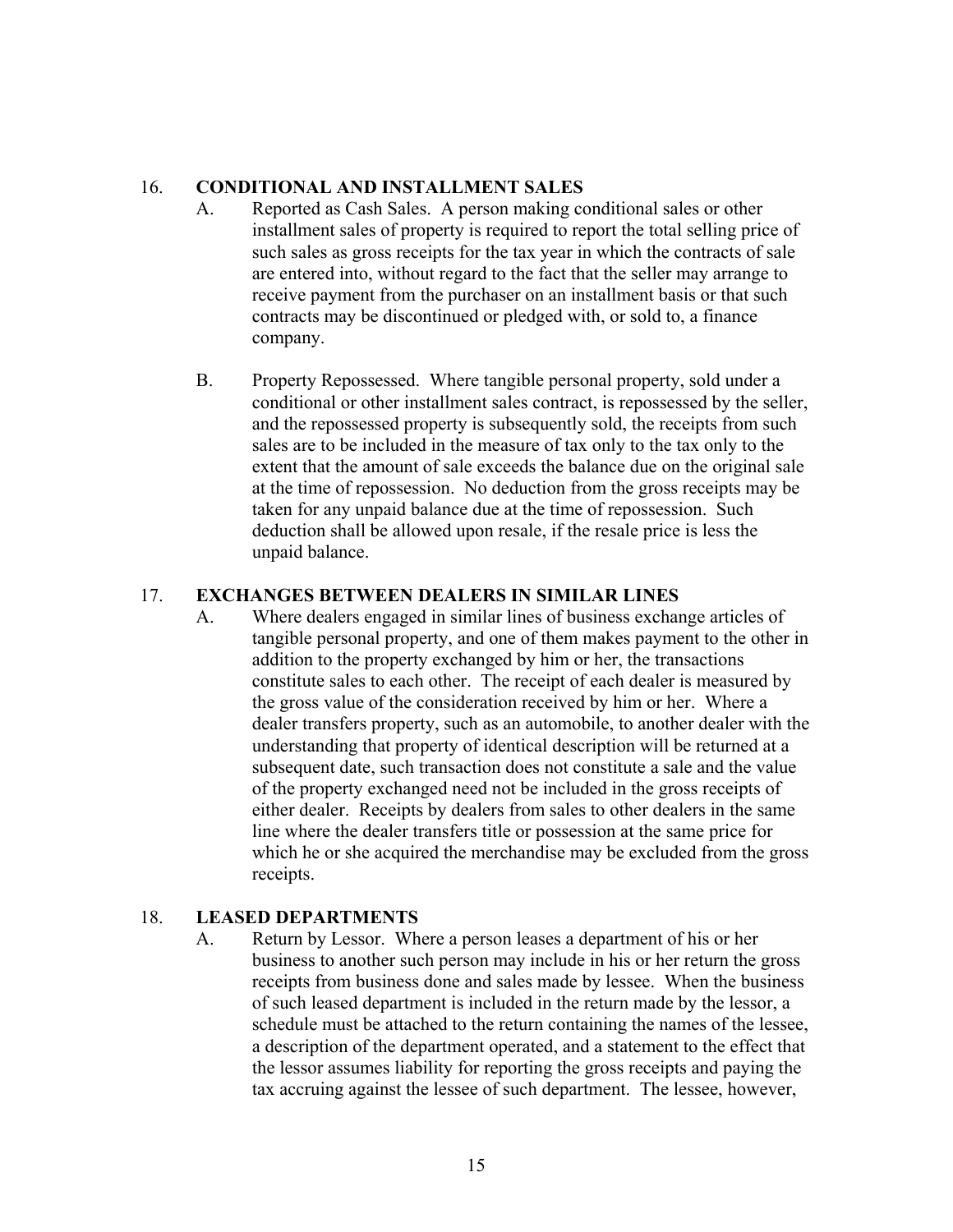is not relieved from his or her liability for business privilege taxes if the lessor fails to make a proper return or fails to pay the tax due. Should a change occur in the ownership or status of any leased department, the lessor shall notify the Collector of Taxes promptly.

B. Return by Lessee. If the lessee wishes to file returns independently, such lessee is required to include in his or her return the entire gross receipts of said lessee whether collected by the lessor, or the lessee without deducting any expense or commissions charged to him or her by the lessor. To expedite the examination and audit of returns filed by such lessee, the Collector of Taxes may require the lessor to furnish a statement of the entire gross receipts collected on behalf of the lessee.

#### 19. **PERSONS ERECTING BUILDINGS OR OTHERWISE ALTERING, REPAIRING OR IMPROVING REAL PROPERTY**

- A. General. A contractor or subcontractor, resident or nonresident, engaged in the business of erecting buildings or otherwise altering, repairing, or improving real property, or other major construction work, is required to report as gross receipts all receipts derived from the performance of such contract. The amount of receipts to be included in the tax base shall be the full contract price; that is the total amount received or receivable by way of a fixed or determinable amount under the terms of the contract. The contract price will be considered to include all charges made by a contractor, or subcontractor, for materials, labor, supervision, overhead costs, and profit. In the case of general contractor, prime contractor, or subcontractor employing lower tier subcontractors, no deduction may be made with respect to amounts paid to subcontractors and material men, unless it can be shown that the subcontractor has paid the Business Privilege Tax to the Taxing District on the same gross receipts stemming from the same contract.
- B. Cost-Plus Contracts. A general contractor performing contracts on the basis of a "cost plus a fixed fee" or "cost plus percentage" is required to report as gross receipts the full contract price as explained above, unless he or she has no connection whatsoever with the purchase of materials and/or the hiring of labor. In cases where the owner of the property buys the materials and hires all labor in his or her name and pays the general contractors a fixed fee, or a percentage of the total cost to supervise and direct the construction project, the general contractor will be required to report only the gross amount of fee or percentage received. Where the owner authorized the general contractor to make for him or her such purchases of tangible personal property, or hire such labor or engage such subcontractors as are necessary for the performance of the contract and (1) pledges his or her credit and is liable in the first instance to the material men, suppliers, laborers, or subcontractors, as distinguished from merely guaranteeing payment of them or undertaking to reimburse the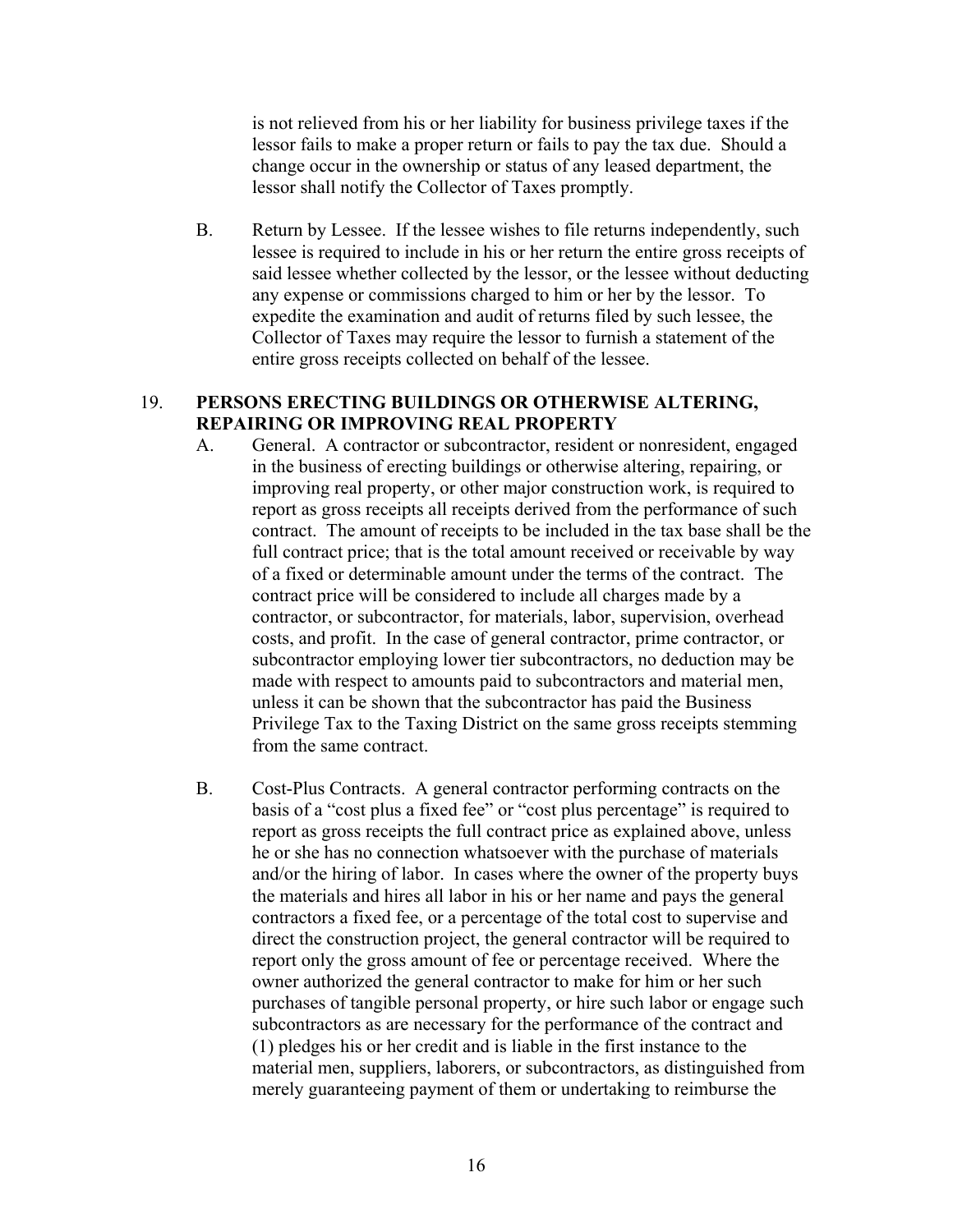general contractor for the cost of such materials, services of subcontracts, and (2) agrees to make payment directly to the material men, suppliers, laborers, and subcontractors, such sales or services will be regarded as made directly to the owner, and the general contractor will not be required to include such items in his or her gross receipts.

- C. Contractors or Subcontractors Permanently or Temporarily Doing Business in the Taxing District shall register and file a tax return. General contractors are required to withhold final payment to subcontractors, temporarily doing business in the Taxing District, until proof of payment of the tax is furnished to them by such contractors.
- D. Contractors or Subcontractors with an office in the Taxing District who are engaged in the performance of building, construction, or engineering contracts at a point outside the territorial limits of the Taxing District may exclude from the measure of the tax the gross receipts derived therefrom, provided that a bona fide field office was maintained on the premises of the project during the performance of the contract wherein all control over such project was exercised to the extent that it constituted the doing of local business at the situs of the job. Receipts for services performed outside the Taxing District may also be excluded if it can be shown that no part of the service was performed in the Taxing District.

#### 20. **CONTRACTORS WHO REPAIR, ALTER AND IMPROVE TANGIBLE PERSONAL PROPERTY**

A. Persons engaged in business in the Taxing District as contractors who repair, alter, and improve tangible personal property for the account of others are subject to the tax under the provisions of this Ordinance. When contractors perform labor or services on articles of tangible personal property furnished by the other party to the contract, such contractors are required to report only the amount due them for labor or services rendered.

#### 21. **BUILDINGS, HOTELS, MOTELS, APARTMENT HOUSES, BOARDING HOUSES, NURSING HOMES, ETC.**

- A. Persons operating hotels, apartment houses, boarding houses, nursing homes, rooming houses and all other such establishments are taxable on receipts from renting of rooms, furnishing of meals, and any other services rendered.
- B. Any person carrying on the business of renting buildings, offices, space, stores, dwelling houses, etc. shall include the gross rentals received in the tax base. No deductions may be made for depreciation, cost of maintenance, repairs, etc.
	- (1) Persons who have obtained real property with no affirmative action on their parts, that is, fortuitously through inheritance, gift, reverter, or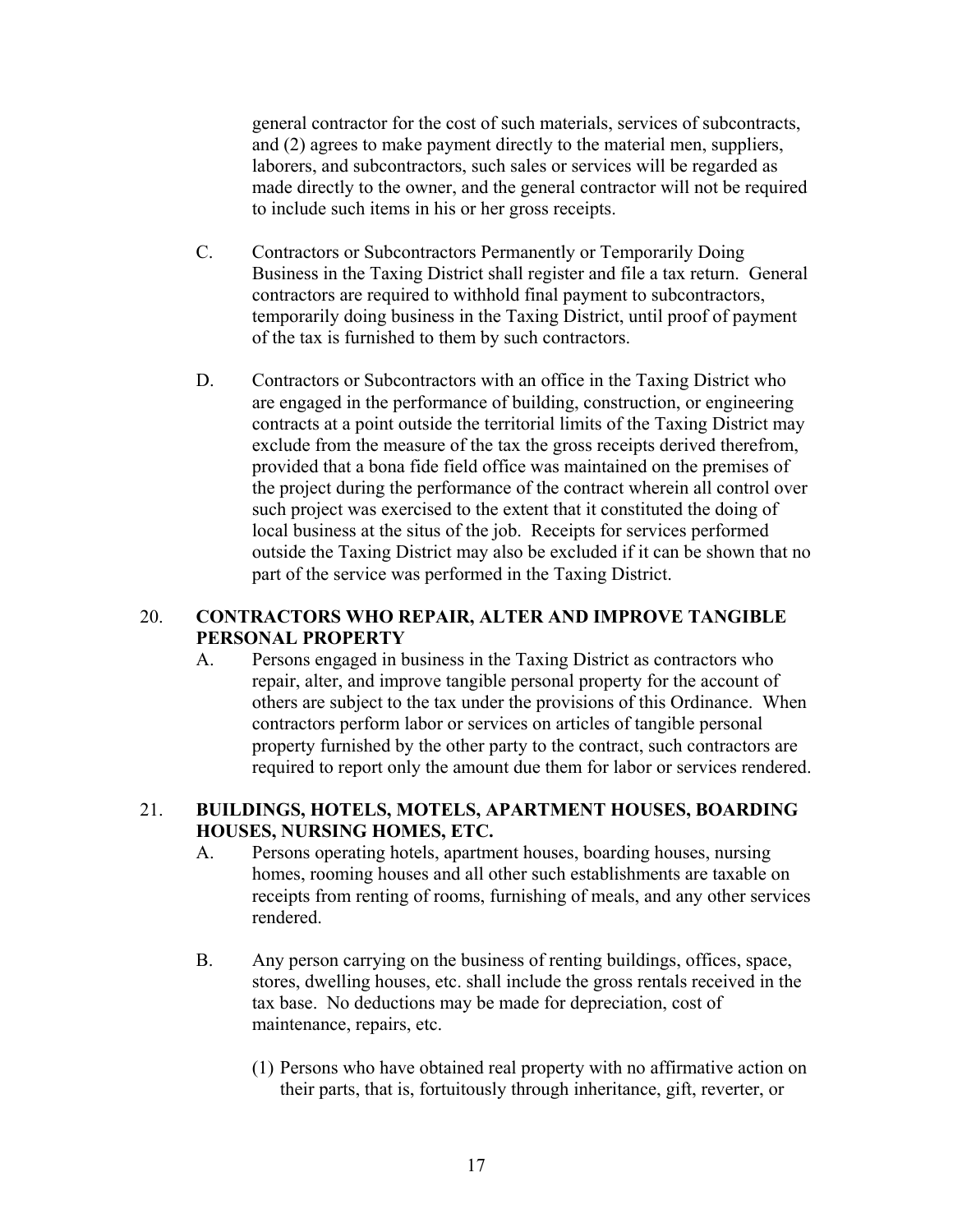other legal processes, and who furnish only those elementary services and maintenance which are required by law, are not subject to the tax unless the property was received from a person engaged in the business of renting the property and that business is continued by the recipient.

- (2) Business Corporations which hold rental property as a source of income in addition to their regular business, which may or may not be real estate, are subject to the tax whether or not services are rendered.
- (3) Persons, corporations, or partnerships holding rental property in the Taxing District, who employ rental agents or other such assistance in administering such property are doing business and are subject to the tax whether or not they provide services.
- (4) Agencies or entities which manage and/or operate cooperatives and/or condominiums must pay the tax based on all receipts received for maintenance, cleaning, and other service provided, including insurance. Receipts received from owner-tenants for taxes, interest and principal payments may be excluded from the taxable gross receipts.

## 22. **INSURANCE AGENTS, BROKERS, AND UNDERWRITERS**

- A. General Agents. General agents for insurance companies are required to report as gross receipts the entire commissions received as compensation for their own efforts on policies sold by them directly and overriding commissions received by them upon business produced by brokers or subagents.
- B. Brokers or Subagents. Brokers or subagents are required to report as gross receipts the commissions received as compensation for their services.
- C. Employee of Single Company. A person who represents a single insurance company is subject to tax hereunder unless he or she:
	- (1) Devotes his or her entire time to the company,
	- (2) Is considered by the company to be its employee, and the company pays Social Security and Unemployment Compensation Taxes on behalf of the person claiming the exemption and in the event of an accident in the course of employment, said person is entitled to Workmen's Compensation, and
	- (3) Does not employ solicitors, subagents, or other persons to whom he or she pays salaries, commissions or other compensation in connection with insurance business solicited.

#### 23. **PARTICULAR BUSINESS OR TRANSACTIONS**

A. Administrative or Executive Office Receipts of a taxpayer whose only office in the Taxing District is an administrative or executive office may or may not be taxable depending on the activity performed in the office.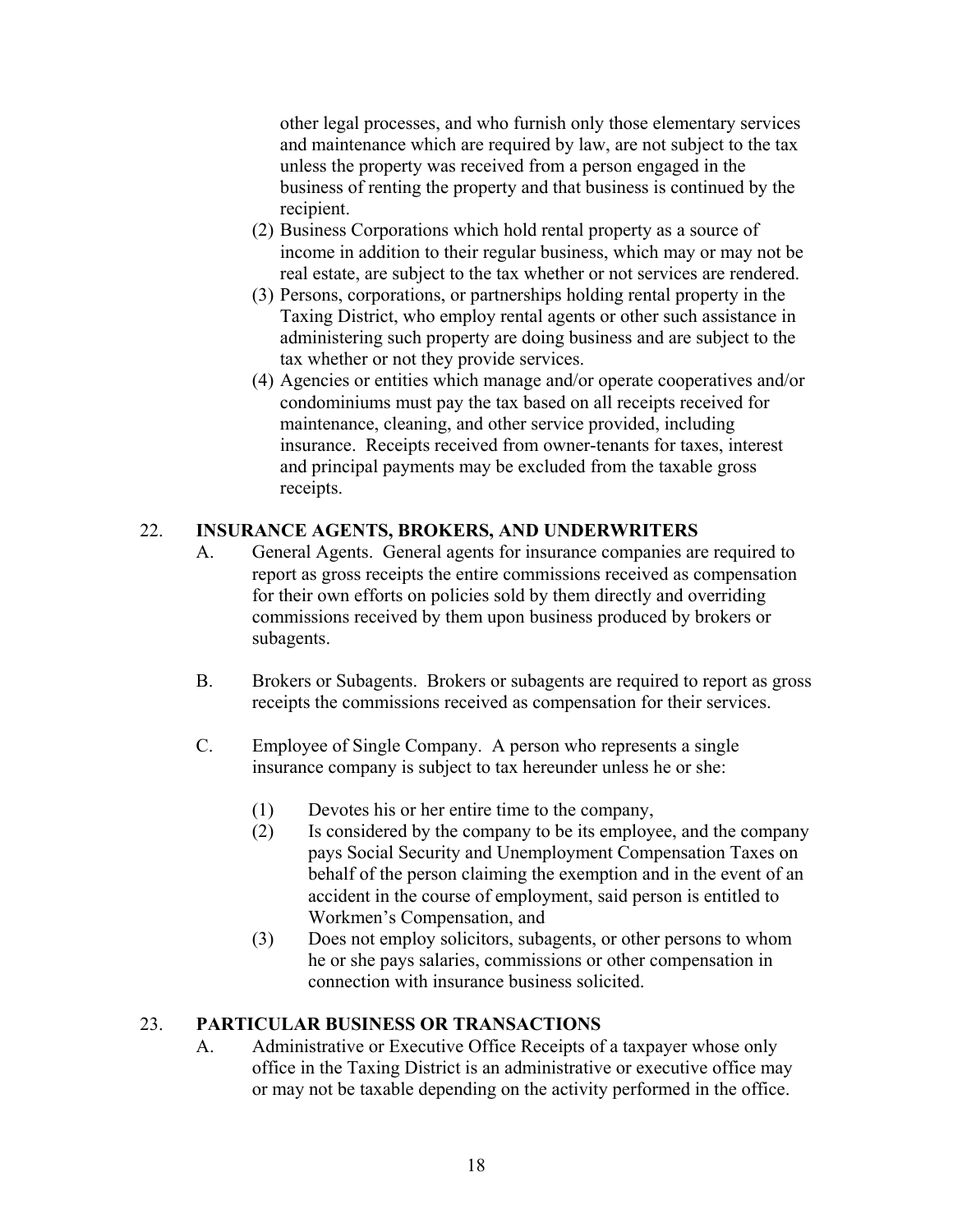The general rule is that receipts for services will not be taxable in the Taxing District if no part of the service is performed in the Taxing District. If the activity at such an office relates only to internal bookkeeping functions of the taxpayer, then those activities are not part of the "service" which is being rendered to customers. However, administrative matters which do relate to the service rendered, e.g. arranging shipments, making telephone calls to customers or clients, or overseeing or controlling employees engaged in performing such services are generally part of the service for which payment is received. Accordingly, if any of these kinds of services are performed at the place of business in the Taxing District, then the entire receipt for that service is a taxable receipt unless an allocation is appropriate.

#### 24. **PERSONS ENGAGED IN PROFESSIONS, OR VOCATIONS, OR IN RENDERING PERSONAL SERVICES**

- A. General. A person who is engaged in a profession or vocation or in rendering personal services in the Taxing District in any capacity, except as an employee of another, is subject to the tax. All compensation, however characterized, received in such capacity must be included in the tax base.
- B. Attorneys. An attorney may exclude that portion of the receipts from legal services which are distributed directly to or on behalf of a client such as a distribution of a sum of money recovered in a lawsuit, the sale of real estate, or a collection matter. An attorney may exclude any fee or portion of a fee paid to another attorney where a matter has been forwarded either from or to the first attorney to or by the second attorney except where either is an employee of the other.
- C. Accountants. An accountant may exclude services rendered to clients outside of the Taxing District only if all activity connected with the rendering of such services, including the audit, summary and completion of the financial statement, takes place at the client's business situs outside the Taxing District.
- D. Physicians and Surgeons.
	- (1) A physician with offices in the Taxing District must include in his or her gross receipts all revenues derived from such offices, i.e., place of business.
	- (2) A physician with offices located outside the Taxing District may exclude from gross receipts revenues derived from such offices, i.e., place of business.
	- (3) A physician with hospital affiliations within the Taxing District must include in his or her gross receipts all revenue derived or generated by his or her connection with such hospitals.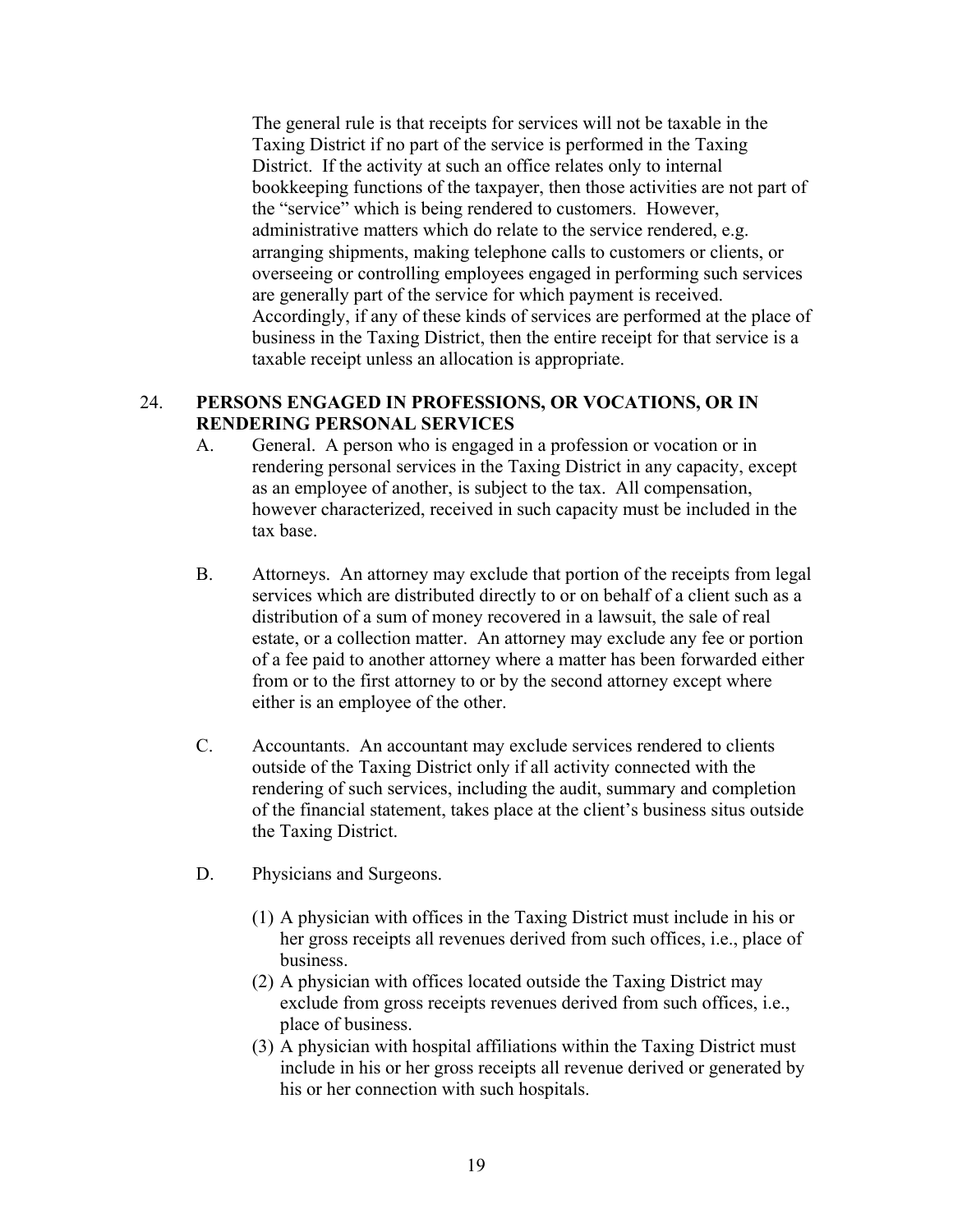(4) A physician with hospital affiliations outside the Taxing District may deduct from gross receipts all revenues derived or generated by his or her connection with such hospitals.

## 25. **THEATERS AND MOTION PICTURE HOUSES**

A. Persons operating theaters or motion picture houses and other places of amusement where admission is charged in the Taxing District, whether owner or lessee, are subject to the Business Privilege Tax on the gross receipts from house or film rentals and from commissions received on vending machine sales, public telephone booths and sources of revenue other than sale of tickets of admission (which are exempt from tax by state law).

## 26. **SOCIAL AND RECREATIONAL CLUBS**

- A. Under state law the Taxing District may not tax "membership in or membership dues, fees, or assessments of charitable, religious, beneficial or non-profit organizations including but not limited to sportsmen's, recreational, golf and tennis clubs, girl and boy scout troops and councils." Accordingly, receipts from such sources are not subject to the tax.
- B. Many such organizations, however, sell food, beverages, and recreational equipment to, or perform non-charitable services (such as catering services) for members as a regular part of their activities. Although such items may be exempt from federal income tax, they are exempt from the Taxing District taxes. Accordingly, any such organization which does offer its members such goods or services must register and pay the tax. (This rule does not apply to "religious, charitable, or educational" organizations which are entirely exempt from the tax.)

## 27. **PUBLIC OFFICIALS**

A. Persons who act as agents or officials of the United States, Commonwealth of Pennsylvania, or any political subdivision thereof are not subject to the tax with respect to their activities as such agents or officials. For this purpose, notaries public are considered agents of the Commonwealth.

## 28. **PUBLIC UTILITIES**

A. The Taxing District may not tax the gross receipts of a public utility subject to the Pennsylvania Public Utility Commission which are derived from supplying services at rates specified in tariffs authorized or approved by PUC. Receipts derived from advertising and rentals or charges levied for services not subject to PUC regulations are subject to tax.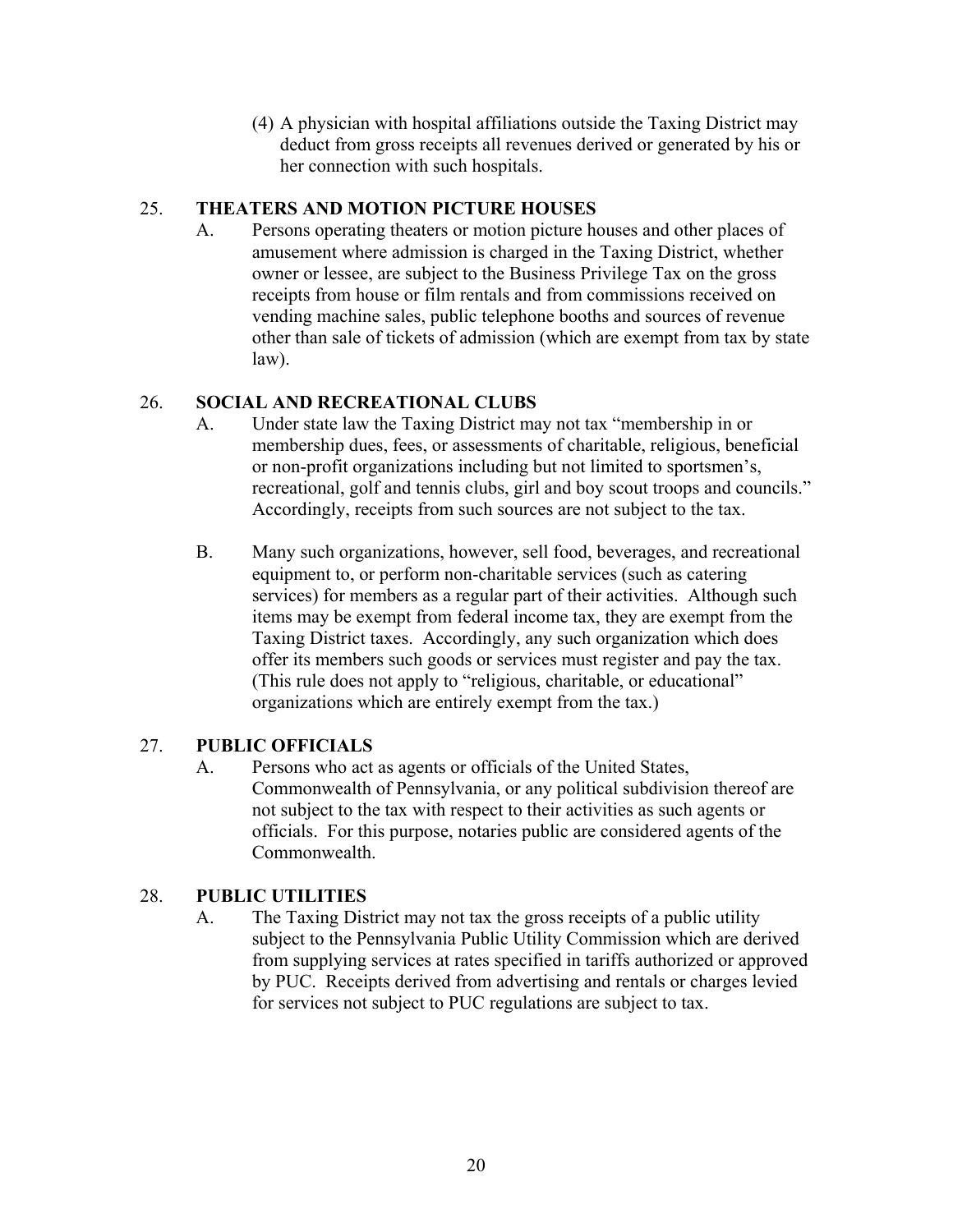## 29. **GOVERNMENT CONTRACTS**

A. Receipts from the performance of contracts entered into with the Taxing District, or the Commonwealth of Pennsylvania, or the United States of America, or any subdivision of such governments are to be included in the measure of the tax.

## 30. **UNDERTAKERS, MORTICIANS, AND FUNERAL DIRECTORS**

A. Persons engaged in business as undertakers, morticians, or funeral directors are required to report as gross receipts the total charges made to clients, without deducting therefrom any costs or expenses whatsoever. Both the sale of the tangible personal property and a charge for rendering service must be included in the tax base.

## 31. **SALE OF CAPITAL ASSETS**

- A. Generally. The profits, not gross proceeds, resulting from the sale of capital assets, such as plant machinery and equipment, furniture, fixtures, delivery equipment, etc. are to be included in the tax base. If a loss is sustained on such sales, it may not be offset against gross receipts from other sources. In computing the profits to be included in the tax base, the costs of the asset, less allowable depreciation, is to be deducted from the gross proceeds of the sale.
- B. Asset Located Outside the Taxing District. Where the capital asset sold was located at an established place of business of the taxpayer outside the Taxing District, the profit realized on the sale thereof may be excluded from the tax base.
- C. Bulk Sale or Exchange, Merger. Where a corporation realizes a gain as the result of a sale or exchange of substantially all of its assets, or as the result of a merger or consolidation with another corporation, the amount of such gain must be included in the tax base.

#### 32. **DEPOSIT ON CONTAINER**

A. A person making a sale of products in a container on which there is a deposit to insure the return of the container is required to report only the gross selling price of the product in the container.

## 33. **VENDING MACHINES**

A. The entire gross receipts of vending machines and other mechanical devices which dispense goods, wares, and merchandise are to be included in the gross volume of business of the owner or lessor thereof. No deduction may be made therefrom for splits, rentals, commissions, or other remuneration to persons in charge of the machines and/or to the lessee of the premises upon which the machines are located.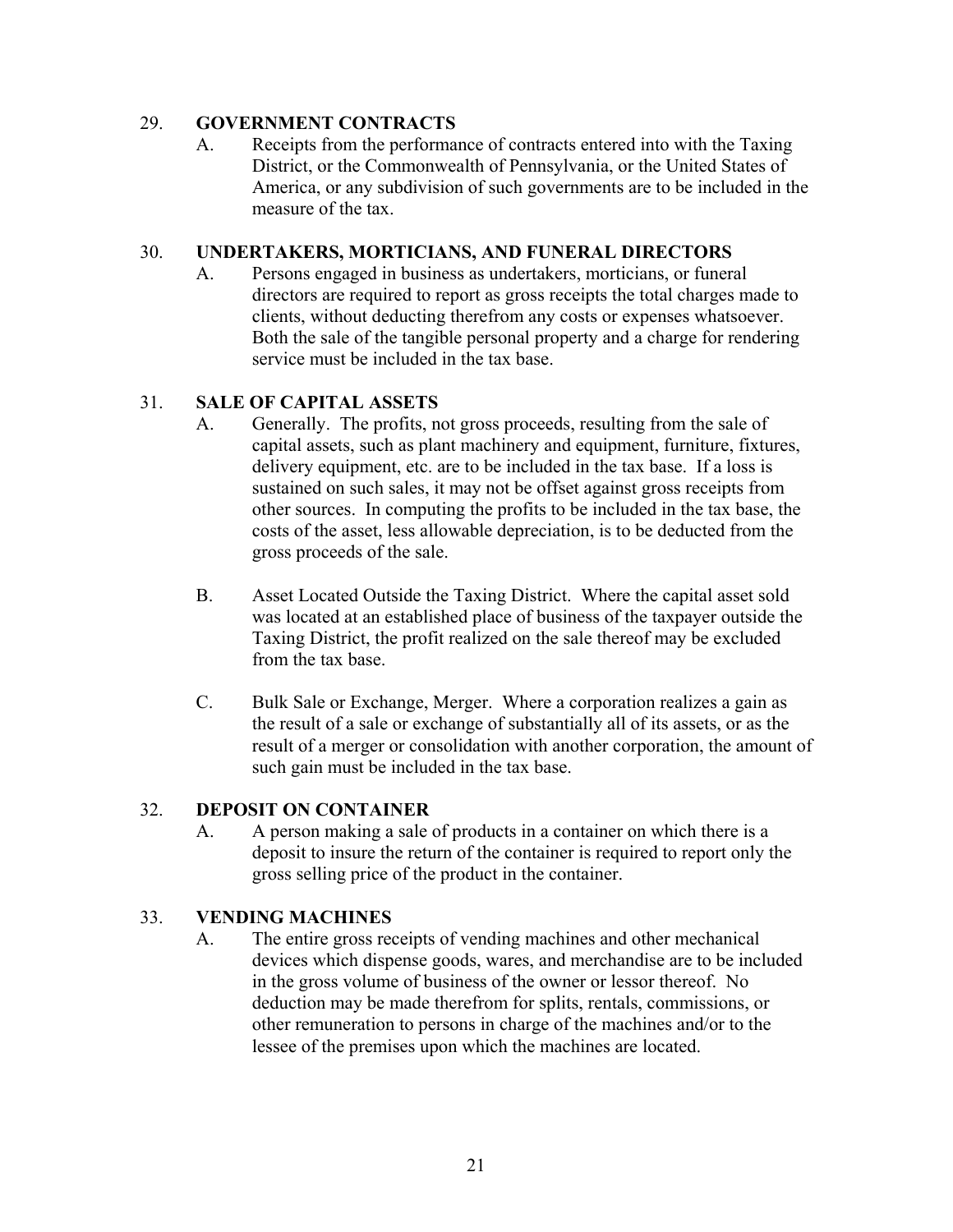#### 34. **INTER-COMPANY TRANSACTIONS**

A. Receipts from transactions between affiliated companies, other than those of a purely accommodation nature, are subject to inclusion in "gross volume of business."

## 35. **INTER-DEPARTMENT TRANSACTIONS**

A. Where one department, branch or division of a corporation or other business entity, furnishes goods, wares, and merchandise to another department, branch or division of the same corporation or business entity, the amounts recorded on the books to reflect such interdepartmental transactions shall not be included in the "gross volume of business" of the taxpayer.

#### 36. **PROPERTY TRADED IN**

A. In the case of a trade in or part payment in goods, wares and merchandise in a transaction in which goods, wares and merchandise are sold and allowances made, the taxpayer may at his or her option deduct the value of the trade in or part payment from the gross receipts so long as done on the face of the invoice at the time of the original transaction as a medium for adjusting the price of the goods, wares or merchandise. Allowance for the trade in or part payment in goods, wares or merchandise must be deducted by the dealer at the time of resale of the trade in or part payment so that no tax is levied or collected on the dollar volume of business derived from the resale of goods, wares and merchandise taken by the dealer as a trade in or as part payment for other goods, wares and merchandise, except to the extent that the retail price exceeds the trade in allowance.

#### 37. **REFUNDS OR CREDITS**

A. Refunds or credits will be issued upon appropriate verification of overpayment.

#### 38. **COMMISSIONS PAID BY BROKERS**

A. Any broker, agent or salesperson who splits or otherwise divides a commission with another broker, agent or salesperson in the same type of business by reason of the fact that the second broker initiated, executed, cleared or completed a portion of the transaction for which the fee is paid shall be permitted to exclude from the gross receipts that portion of the fee paid to the other broker, agent or salesperson. This section does not exempt so called finders fees, kickbacks, commissions, or other remuneration paid by the broker, agent or salesperson to another individual not in the same type of business as the broker, agent or salesperson. Nor does this section exempt from the gross receipts of a broker or agent a commission paid by said broker or agent to a salesperson affiliated with him or her.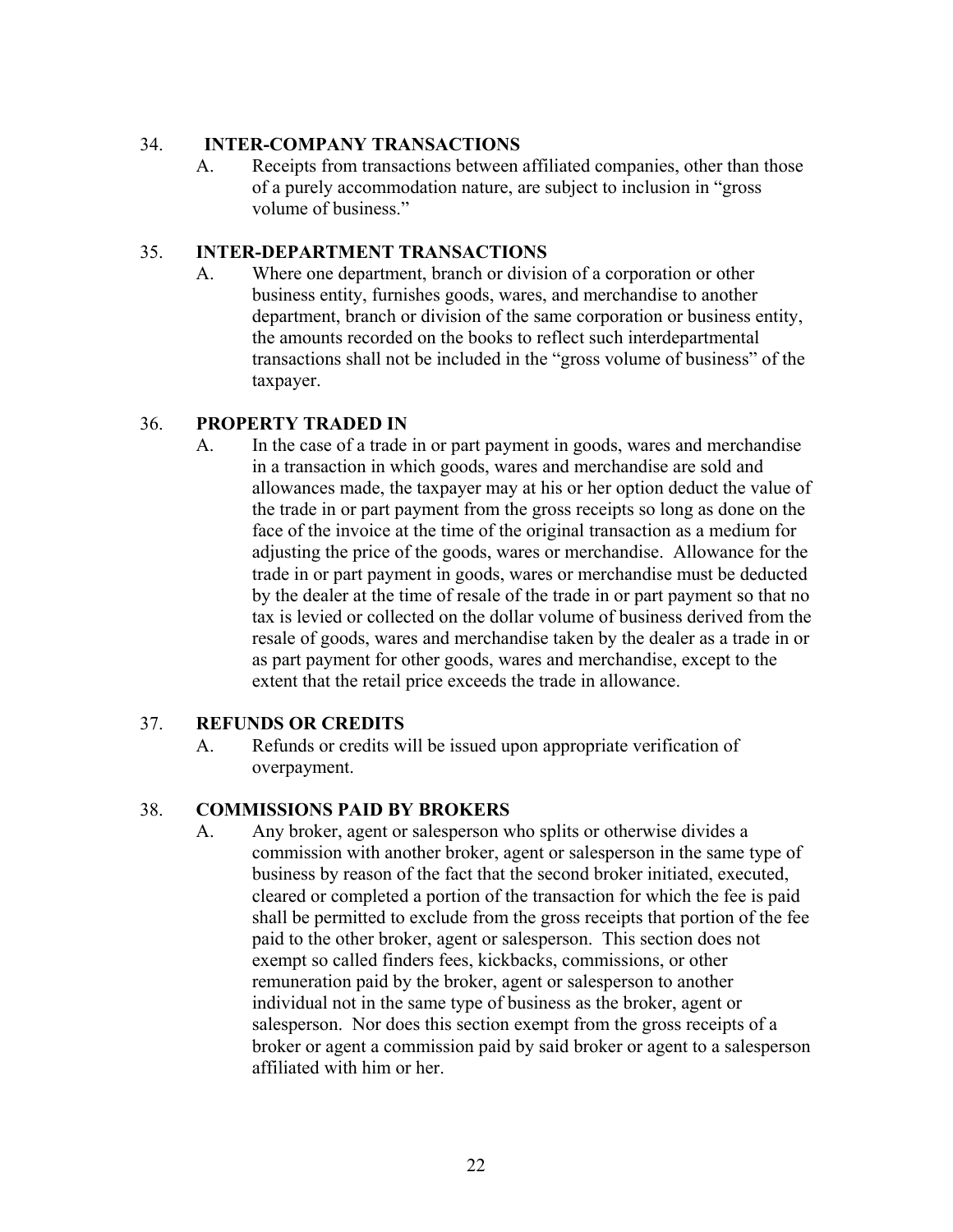#### 39. **BAD DEBTS**

A. Bad debts may be taken from the gross volume of business where the deduction is also taken in the same year for IRS purposes.

#### 40. **TAXES COLLECTED AS AGENT FOR THE UNITED STATES OF AMERICA, COMMONWEALTH OF PENNSYLVANIA, OR THE TAXING DISTRICT**

A. Taxes collected as agent for the United States of America, Commonwealth of Pennsylvania, or the Taxing District are excludible from taxable receipts.

#### 41. **PARTIAL EXEMPTION**

A. Where gross or whole volume of business in its entirety cannot be subjected to the tax imposed by this Ordinance by reason of the provisions of the Constitution of the United States or any other provision of law, the Collector of Taxes with the approval of the Taxing District shall establish rules and regulations and methods of allocation and evaluation so that only that part of the gross or whole volume of business which is properly attributable and allowable to doing business in the Taxing District shall be taxed hereunder.

#### 42. **WHEN SAME TAX IS IMPOSED BY TWO TAXING BODIES**

A. If any person is liable for the same tax on the same subject imposed under Local Tax Enabling Act of 1965, December 31, Pamphlet Law 1257 and its amendments, to the Taxing District and one or more political subdivisions of the State, then and in that event the tax shall be apportioned by such percentage as may be agreed upon by such political subdivisions, but, in no event, shall the combined taxes of both subdivisions exceed a maximum rate of tax as fixed by the said Enabling Act permitting the imposition of such taxes.

#### 43. **RECORDS**

A. The taxpayer shall keep books and records of his or her business so as to show clearly and accurately the amount of taxable gross receipts minus any allowable deductions pertaining to the Business Privilege and/or Mercantile Tax. Such records shall be preserved for a period of not less than six (6) years in order to enable the Bureau staff to verify the correctness and accuracy of the returns filed.

#### 44. **FILING RETURNS**

- A. Returns and Registration. Section 7, Ordinance No.193.
	- (1) Every person subject to the tax imposed by this Ordinance shall forthwith register with the Tax Collector and set forth his or her name, address, business address and the nature of the business activity in which he or she is engaged.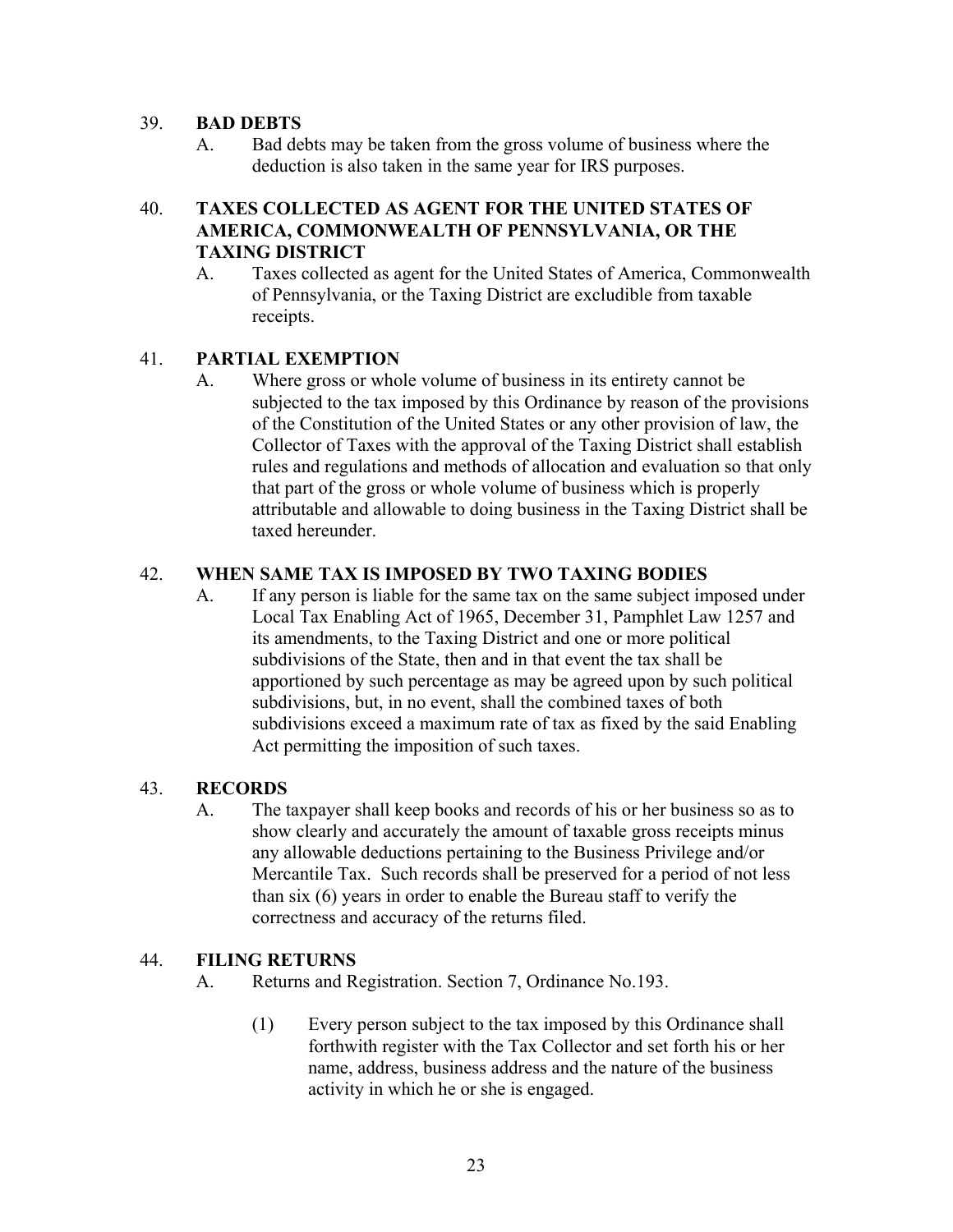- (2) Every return shall be made upon a form furnished by the Tax Collector. Every person making a return shall certify to the correctness thereof.
- (3) Every person subject to the tax imposed by this Ordinance who has commenced his or her business at least fourteen (14) full months prior to the beginning of any tax year shall, on or before the fifteenth  $(15<sup>th</sup>)$  day of April following and annually thereafter, file with the Tax Collector a return setting forth his or her name, residence, business, business address and such other information as may be necessary in arriving at the annual gross volume of business transacted by him or her during the preceding year and the amount of the tax due.
- (4) Every person subject to the tax imposed by this Ordinance who has commenced his or her business less than fourteen (14) full months prior to the beginning of any tax year shall, on or before the fifteenth  $(15<sup>th</sup>)$  day of April following and annually thereafter, file with the Tax Collector a return setting forth his or her name, residence, business, business address and such other information as may be necessary in arriving at the actual volume of business transacted by him or her during the period of operation prior to January  $1<sup>st</sup>$  of that year, and the amount of the tax due.
- (5) Every person subject to the tax imposed by this Ordinance who commences business subsequent to the beginning of any tax year for such tax year shall, within forty (40) days from the date of commencing such business, file a return with the Tax Collector setting forth his or her name, residence, business, business address and such other information as may be necessary in arriving at the actual volume of business transacted by him or her during the first month of business and the amount of tax due.
- (6) Every person subject to the payment of the tax imposed by this Ordinance who engages in a business temporary, seasonal or itinerant by its nature shall, within seven (7) days from the day he or she completes such business, file a return with the Tax Collector setting forth his or her name, residence, business, business address and such other information as may be necessary in arriving at the actual gross volume of business during the tax period and the amount of the tax due.

#### 45. **PARTNERSHIPS**

A. A partnership is considered to be a taxable unit. The respective partners are not required to file separate returns as individuals, but they are jointly and severally liable for payment of the tax.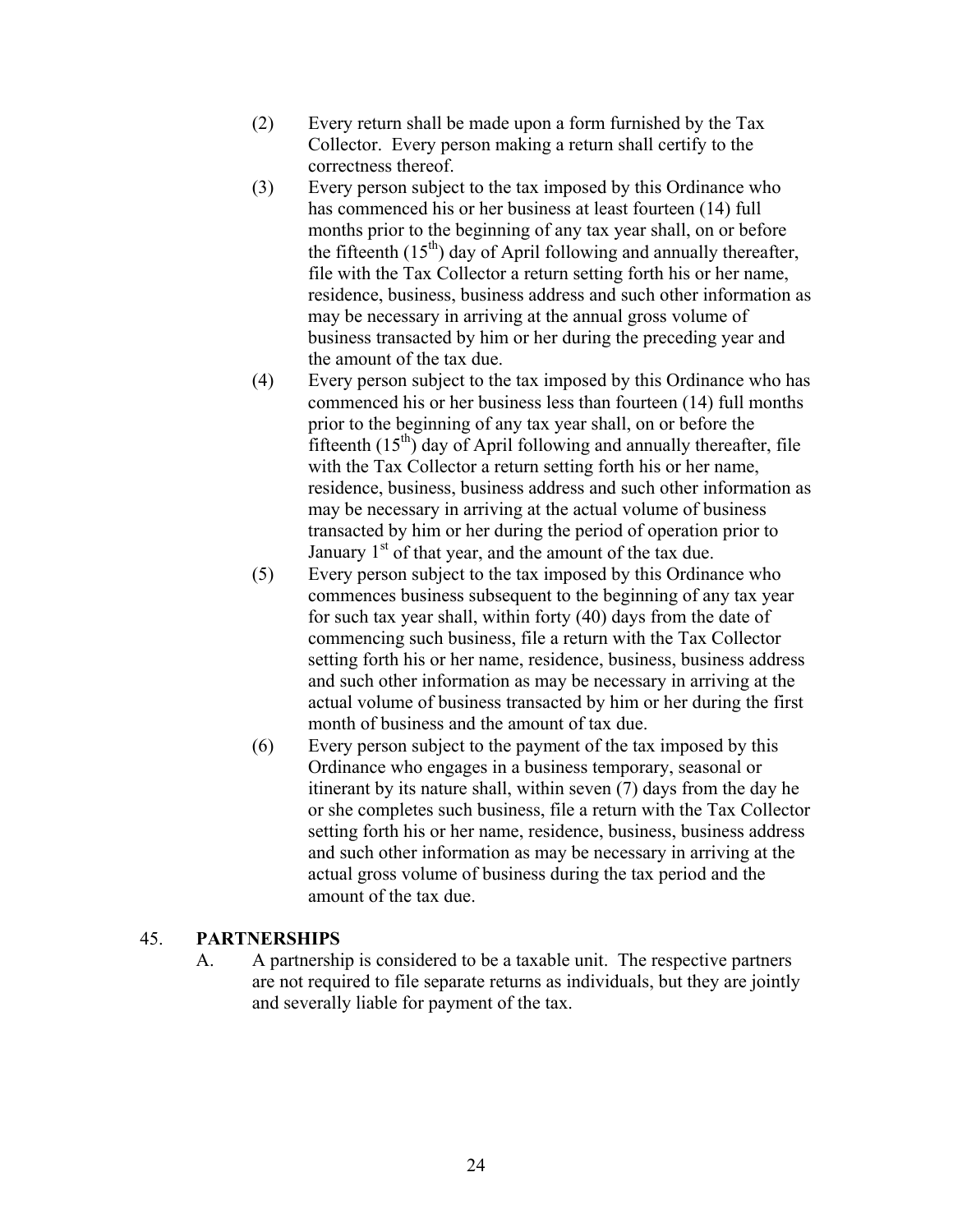#### 46. **SIGNATURE**

A. If the taxpayer is an individual, he or she shall sign the return. If the taxpayer is a partnership, the return should be signed by an officer of the corporation.

#### 47. **MULTIPLE PLACES OF BUSINESS**

A. If a taxpayer maintains more than one place of business in the Taxing District he or she is required to file only one return and may include therein the receipts from transactions occurring in all of the places of business in the Taxing District.

#### 48. **TIME AND PLACE OF FILING**

- A. Payment at Time of Filing Return.
	- (1) At the time of filing the return the person making the same shall pay the amount of tax shown as due thereon to the Tax Collector. (York Area Earned Income Tax Bureau)
	- (2) Tax returns received without the applicable tax, and penalty, and interest shall be considered as being an incomplete filings as the returns cannot be processes without payments.

#### 49. **PAYMENT OF TAX AND PENALTIES FOR LATE PAYMENT**

- A. Suit on collection; Penalty.
	- (1) The Tax Collector may sue for the recovery of taxes due and unpaid under this Ordinance.
	- (2) If for any reason the tax is not paid when due in each year, interest at the rate of six percent (6%) per annum, and an additional penalty of one-half of one percent of the amount of the unpaid tax for each month or fraction thereof during which the tax remains unpaid, shall be added and collected. Where suit us brought for the recovery of any such tax, the person liable therefore shall, in addition, be liable for the costs of collection and the interest and penalties herein imposed.
- B. Fine and Penalties.
	- (1) Whoever makes any false or untrue statement on his or her return or who refuses to permit inspection of the books, records or accounts of any such business in his or her custody or control, when the right to make such inspection by the Tax Collector is requested, and whoever fails or refuses to file a return required by the Ordinance and whoever fails or refuses to procure a mercantile license when so required under the Ordinance or fails to keep his or her license conspicuously posted at the place of business as herein required shall, upon conviction before any District Justice, be sentenced to pay a fine of not more than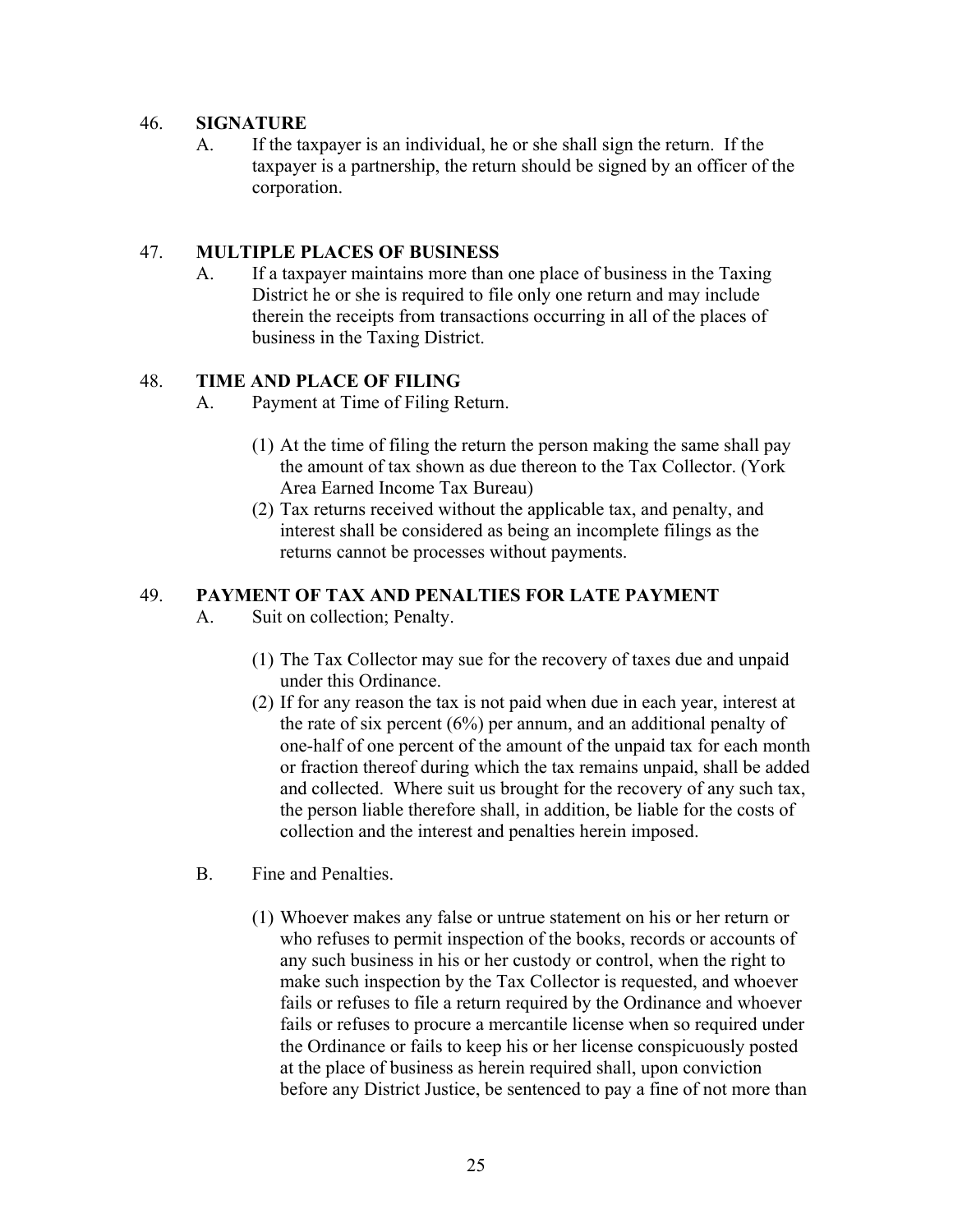five hundred dollars (\$500.00) for each offense and, in default of payment of said fine, to be imprisoned in the York County Prison for a period not exceeding thirty (30) days for each offense.

#### 50. **REFUND**

A. Any tax payment made under protest which the Taxing District thereafter determines to have been improperly paid shall be refunded to the taxpayer upon request and with the filing of proper forms.

#### 51. **POSTING REGISTATION FORM/MERCANTILE LICENSE**

- A. Generally. The registration form and/or license must be posted conspicuously at each place of business of licensee at all times.
- B. Vending Machine Owners. A person who sells goods, wares or merchandise by means of vending machines and who has not otherwise procured a license under this ordinance shall procure one license covering all of his or her vending machines and, shall post it at its principal place of business.
- C. Persons With No Place Of Business In The Taxing District. Persons conducting business within the Taxing District but having no "place of business" there shall not be required to post their registrations. But if such time as such person establishes a place of business within the Taxing District, he or she shall notify the Collector of Taxes of the location of such business and shall thereafter post the registration for such place of business.
- D. Contractors. Contractors, regardless of the number of field offices maintained within the Taxing District, shall be considered to have one place of business for the purpose of registering.

#### 52. **REQUESTS FOR RULINGS**

A. Any taxpayer or employer or tax preparer desiring a specific ruling concerning the Resolution, Ordinance, or these Rules and Regulations shall submit all relevant facts in writing to the Administrator of the York Area Earned Income Tax Bureau who shall issue a written ruling.

#### 53. **EXAMINATION OF BOOKS AND RECORDS OF TAXPAYERS AND EMPLOYERS**

A. The Administrator and agents or staff members of the Bureau designated in writing by him are authorized to examine the books, papers and records of any taxpayer or supposed taxpayer or of any employer or supposed employer in order to verify the accuracy of any return; or, if no return was filed, to ascertain the tax due, if any. Every taxpayer or supposed taxpayer and every employer or supposed employer is required to give the Administrator or any agent or staff member so designated by him the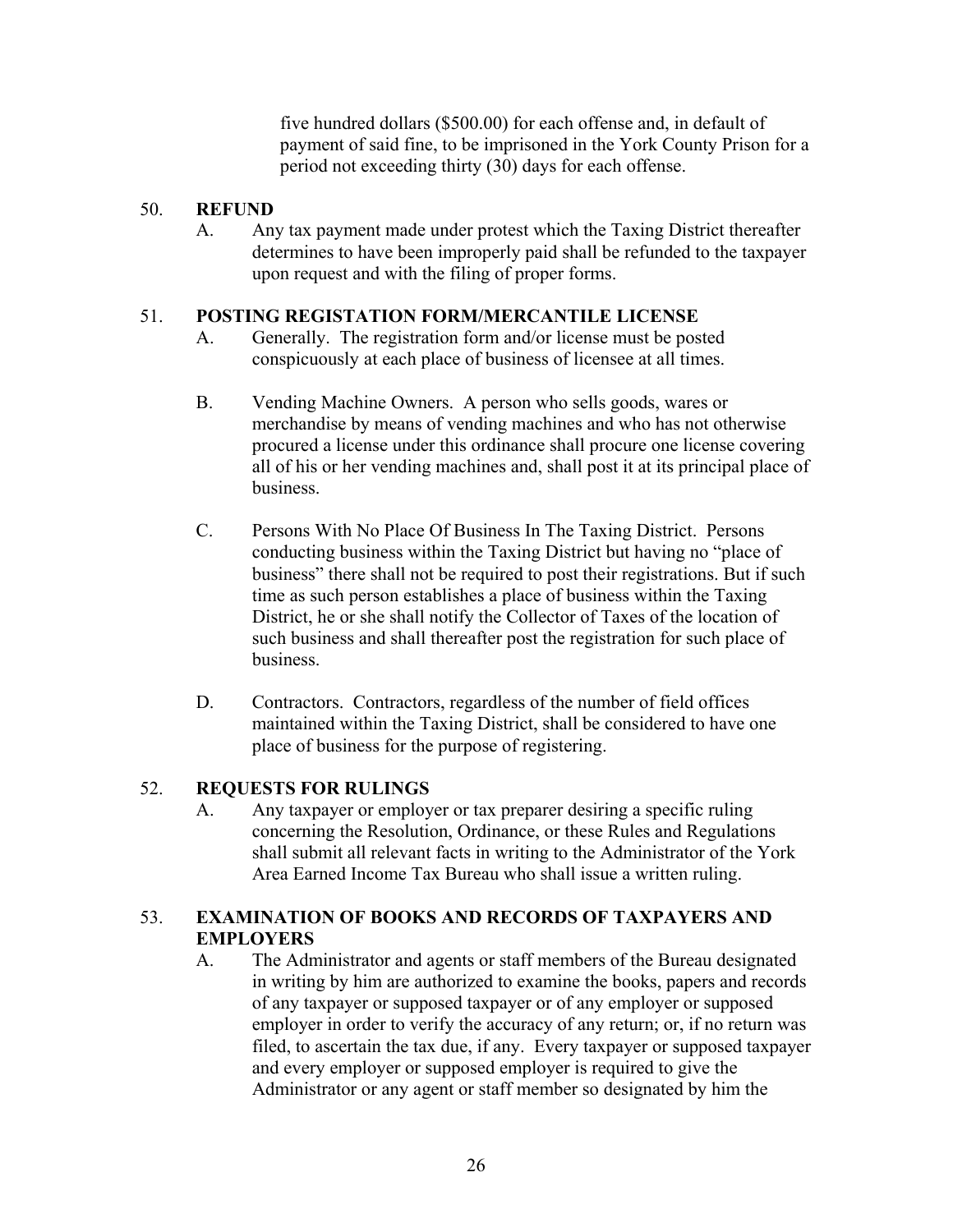means, facilities and opportunity for such examinations and investigations as are authorized. In addition to all other powers, the Administrator and staff shall have the power, on behalf of the Taxing jurisdiction to examine any person under oath concerning the Businesses Privilege/Mercantile Tax; to compel the production of books, papers and records, and the attendance of persons (whether as parties, principals, agents or witnesses) before him.

B. Information obtained by the Administrator or any other official, staff member or agent of the Bureau as a result of any return, examination, investigation, hearing, or verification required or authorized, is confidential and may not be disclosed to any person, except for official use in connection with administration or enforcement of the Resolutions and Ordinances, or as otherwise provided by law.

#### 54. **CONCURRENT REMEDIES**

A. Imposition of any fine or imprisonment shall not bar either civil liability for tax, penalty or interest, or criminal prosecution for embezzlement, fraudulent conversion, theft or other offense under the Pennsylvania Crime Code, or criminal prosecution for failure to file a properly prepared tax return under Act 511.

#### 55. **FAILURE TO RECEIVE FORMS**

A. Failure of a taxpayer or employer to receive forms or returns required by the Resolutions and Ordinances does not excuse any failure to file any reports or returns required or to pay any tax due, including penalty and interest.

#### 56. **BAD CHECKS**

A. A \$20.00 penalty will be levied if a check is returned unpaid by the bank, plus the issuer/maker may have a criminal complaint action filed against him or her.

#### 57. **CHANGES IN ACT 511 BY THE PENNSYLVANIA GENERAL ASSEMBLY**

A. Should Act 511 language be amended by the Pennsylvania General Assembly, the amended language shall be incorporated into these Rules and Regulations.

#### 58. **ASSESSMENT AND COLLECTION OF UNDERPAYMENT OF THE TAX**

A. If as the result of research or investigation conducted by or on behalf of the Administrator of the Bureau, a declaration or return is found or is reasonably believed to be incorrect, the Administrator is authorized to assess and collect any underpayments of taxes owed by any taxpayer with respect to Business Privilege/Mercantile Tax. If no declaration or